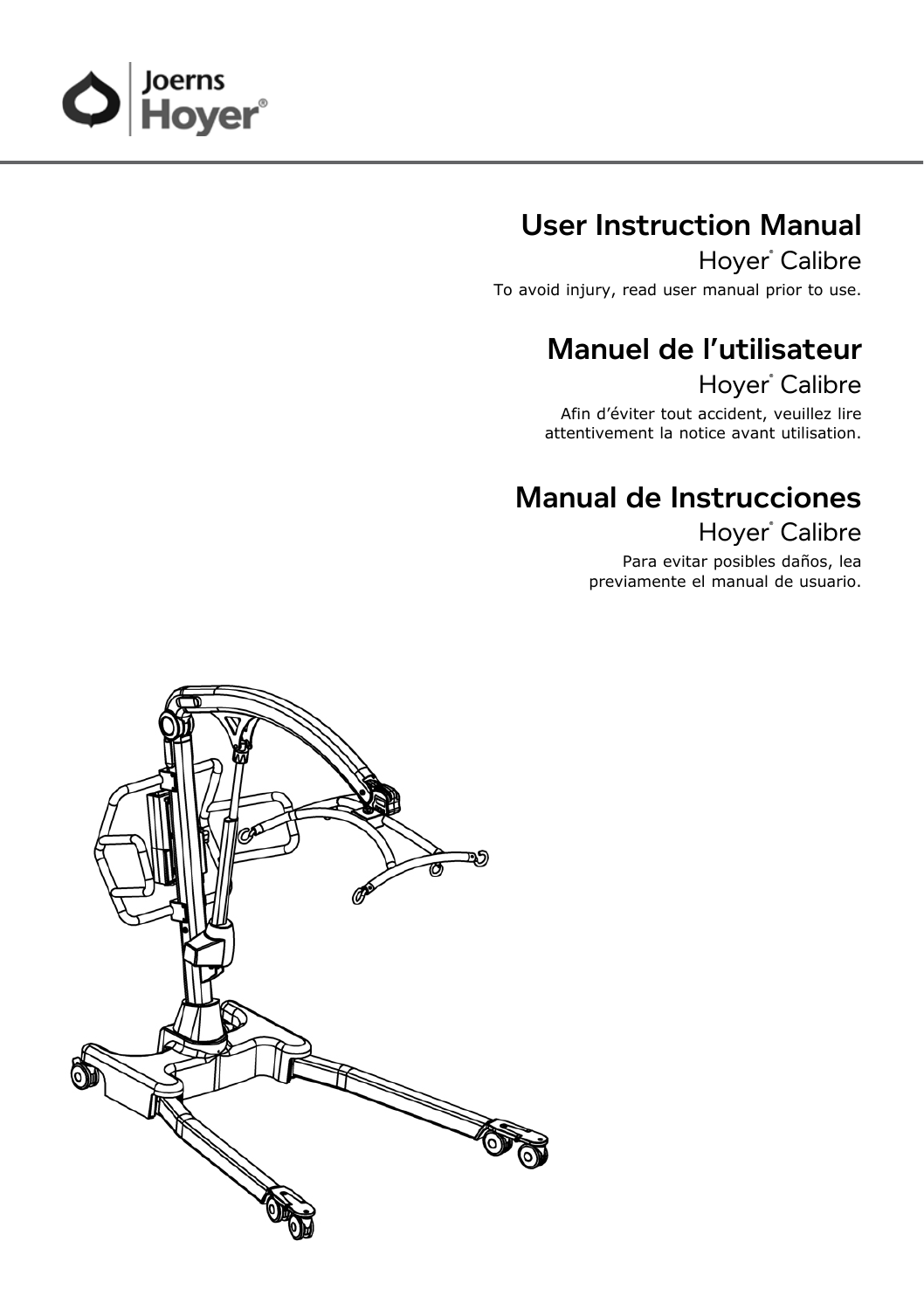# Contents

|  | 3  |
|--|----|
|  | 4  |
|  | 5  |
|  | 10 |
|  | 12 |
|  | 13 |
|  | 17 |
|  | 19 |
|  | 21 |
|  | 22 |
|  | 24 |
|  | 27 |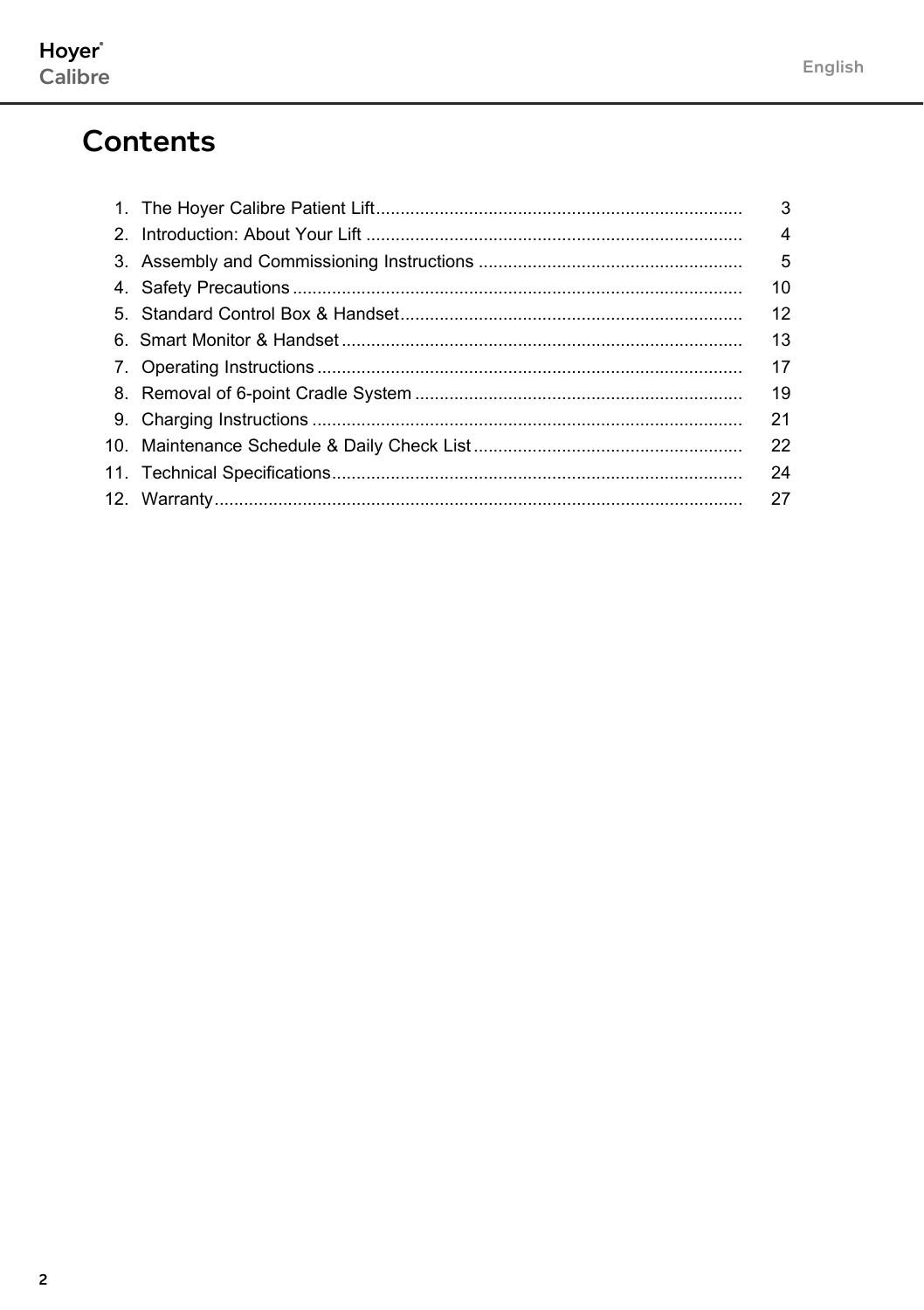Hoyer® Calibre

## 1. The Hoyer Calibre Patient Lift

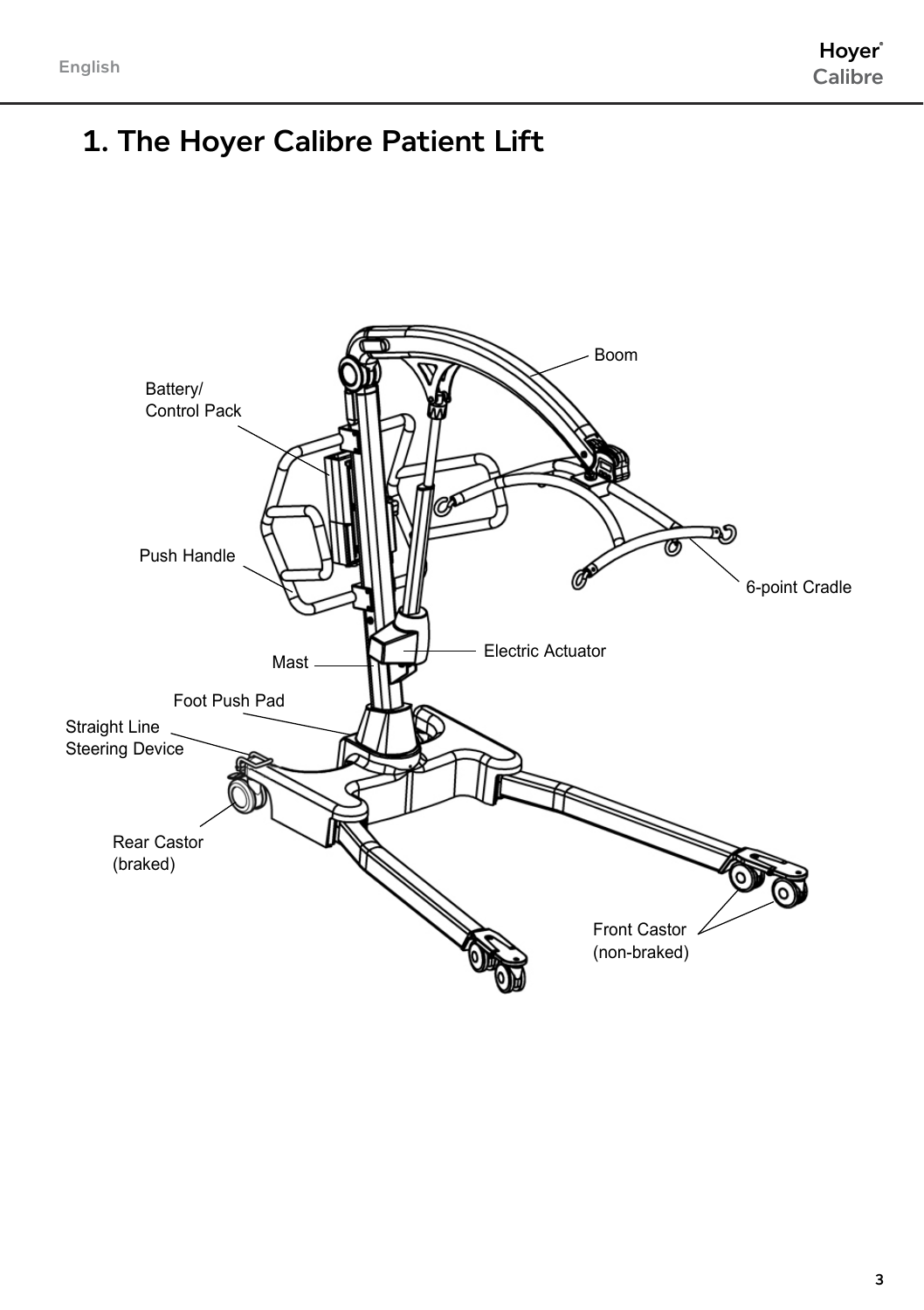# 2. Introduction: About Your Lift

Each Calibre lift is fully load tested and certified before being packed/shipped.

The packing consists of a strong, purpose built carton that is used for both export and domestic markets to ensure the safe arrival of the lift. A number of documents are supplied in a wallet, and packed with each lift and should be kept safely for future reference.

- TEST CERTIFICATE
- USER MANUAL

The TEST CERTIFICATE is an important document and will be required for your insurance records. It is valid for six months and after it has expired the lift should be inspected and serviced per the maintenance schedule.

To properly maintain your lift please refer to the maintenance schedule included in this document. If you are at all unsure what your country's servicing requirements are, please check with your dealer and/or a local government agency.

### Statement of Intended Use

The Hoyer Calibre lift is a passive patient handling device intended for the safe lifting and transferring of patients up to a safe working load of 385 kg (850 lbs).

The Hoyer Calibre lift is intended for INDOOR USE ONLY and must be operated by a MINIMUM of two people/carers.

The Hoyer Calibre is an electrically operated patient lift, designed to support and promote safe patient handling and transfer for both the patient and carer.

The Hoyer Calibre is suitable for patients in the SITTING, SITTING/RECUMBENT and RECUMBENT positions. The slings suitable for use with this device are listed as follows:

• Hoyer Bariatric Hammock Sling (Safe working load - 385kg / 850lbs)

### Expected Service Life

Hoyer Professional lifts are designed and tested for a minimum service life of ten (10) years, subject to the use and maintenance procedures stated in this manual. Use, other than in accordance with these instructions, may compromise service life.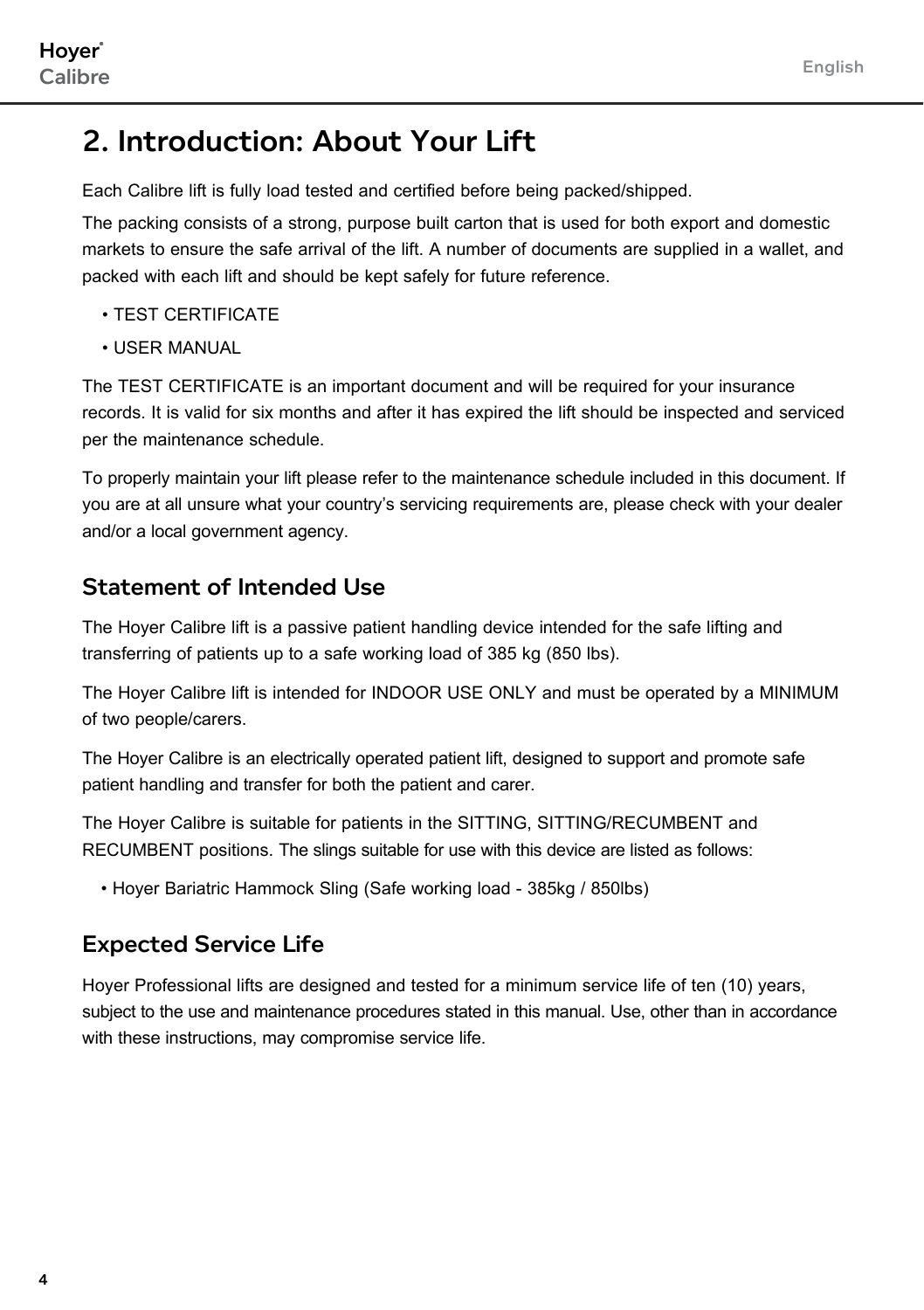# 3. Assembly and Commissioning Instructions

### Carton Contents

Place the carton in a clear working area and open carefully. The carton contains:

- 
- HOYER CALIBRE LIFT WALLET CONTAINING DOCUMENTS
- HAND CONTROL BATTERY PACK
- 
- 
- CHARGING LEAD DESK TOP CHARGER/STAND

### Tools required

The following tools will be required for assembly:

- 13MM SOCKET TORQUE WRENCH
	- **Warning**

**Assembly and commissioning must be carried out by a competent engineer from an authorised Hoyer Service Agent/Dealer.**

# **Warning**

**A minimum of 2 persons required. The Hoyer Calibre is heavy and will need to be lifted with care. You will need assistance to lift the Hoyer Calibre from the carton.**

### **Assembly Instructions**

Remove all the parts from the carton and place on the floor, taking care to protect the paint finish from damage.

**1.** Place the mast/base assembly in a clear space and lay with rear castors and push handle on floor.





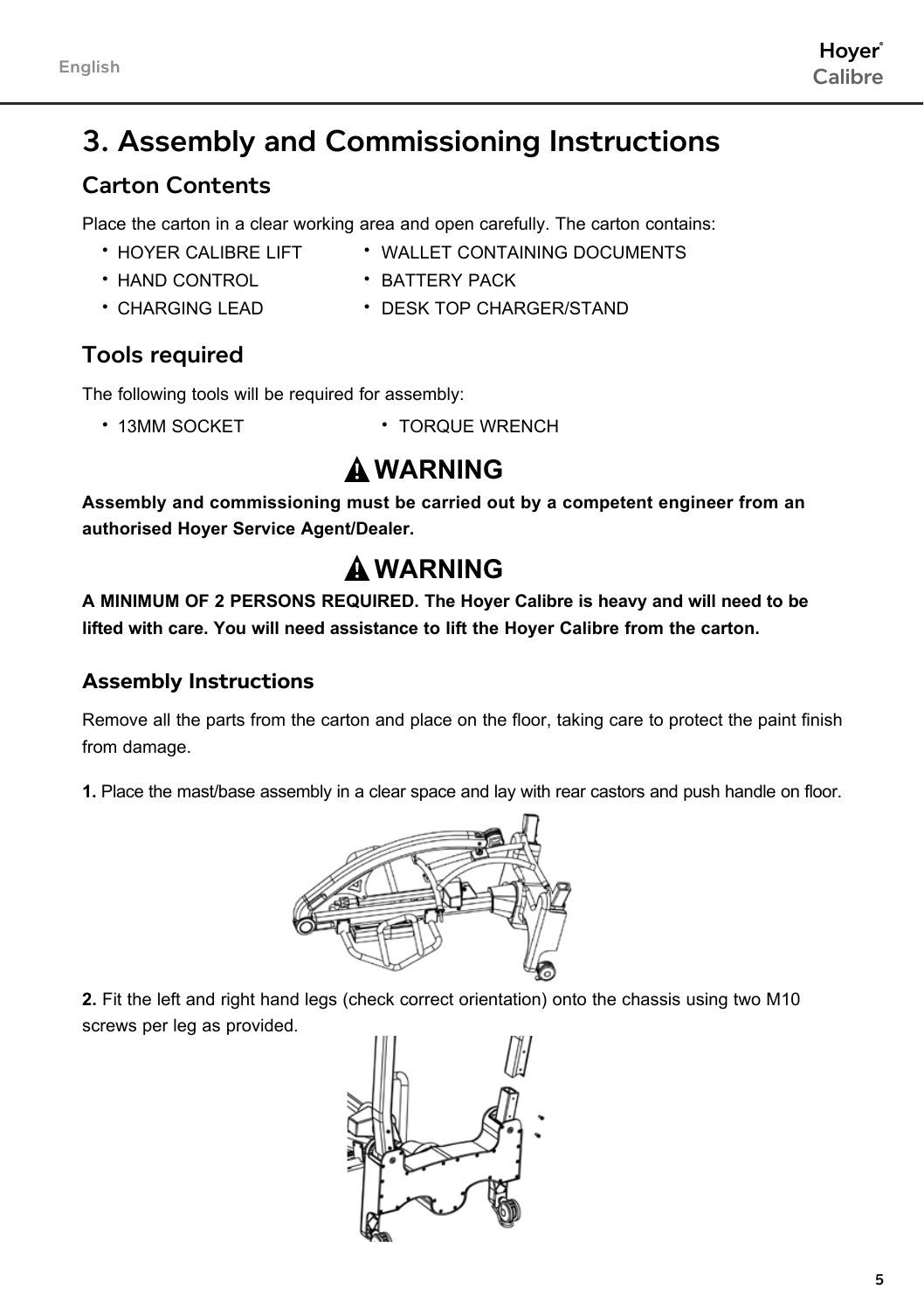**3.** Tighten the M10 screws to secure each leg using a socket and torque wrench.

# **Warning**

 **Ensure the screws are secured firmly. It is recommended to tighten these to 10Nm**

# **Warning**

**Avoid trapping fingers. Keep fingers away from the end of the leg when inserting into the leg socket. Keep fingers away from the front castor bracket during assembly of the legs to the base.**



- **4.** Lift the Calibre onto its castors.
- **NOTE:** On a flat surface, all 6 castors must be in contact with the floor.



## **Warning**

#### **The Calibre is extremely heavy, a minimum of 2 people will be required to lift the hoist.**

**5.** Insert the two bushings into the outside of the mounting brackets on either side of the boom. Lift the boom and position the actuator so that the upper fixing hole align with the mounting bracket holes on the boom.



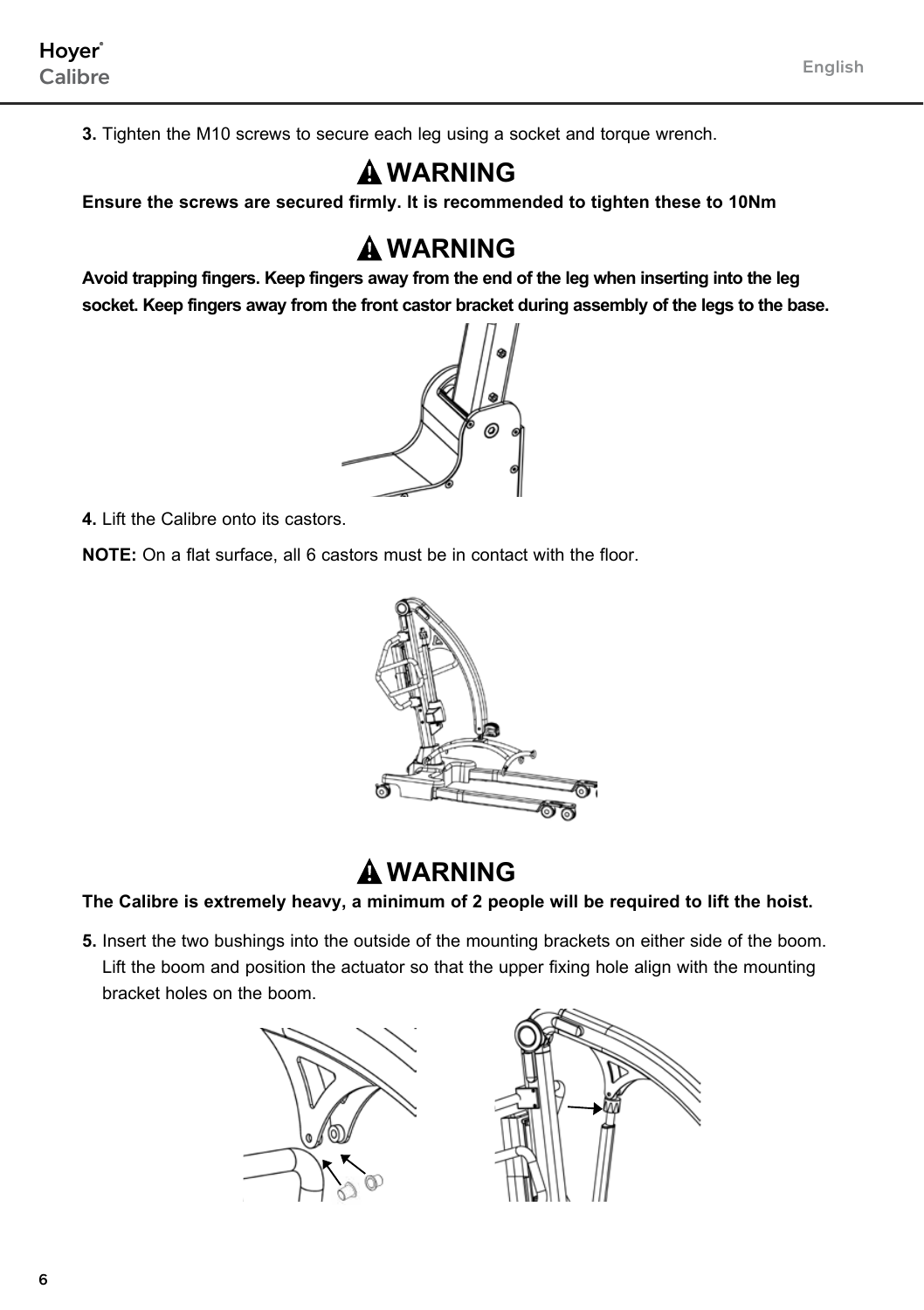**6.** Insert quick-release pin sleeve into mounting bracket/actuator hole. make sure the sleeve is fully engaged in the hole on both mounting brackets.



**7.** Insert the quick-release pin through the quick-release pin sleeve until it is fully located.

## **Warning**

**Check that the quick-release pin has been fully inserted by trying to push the pin back out.**



**8.** Fit power pack to the lift and make sure the latch holding the pack in place is fully engaged. "Click" in place. Check that the battery is fully charged.



**9.** Plug the handset and actuator cables into the bottom of the controller. Refer to the figures on page 12 or 13 for correct positions.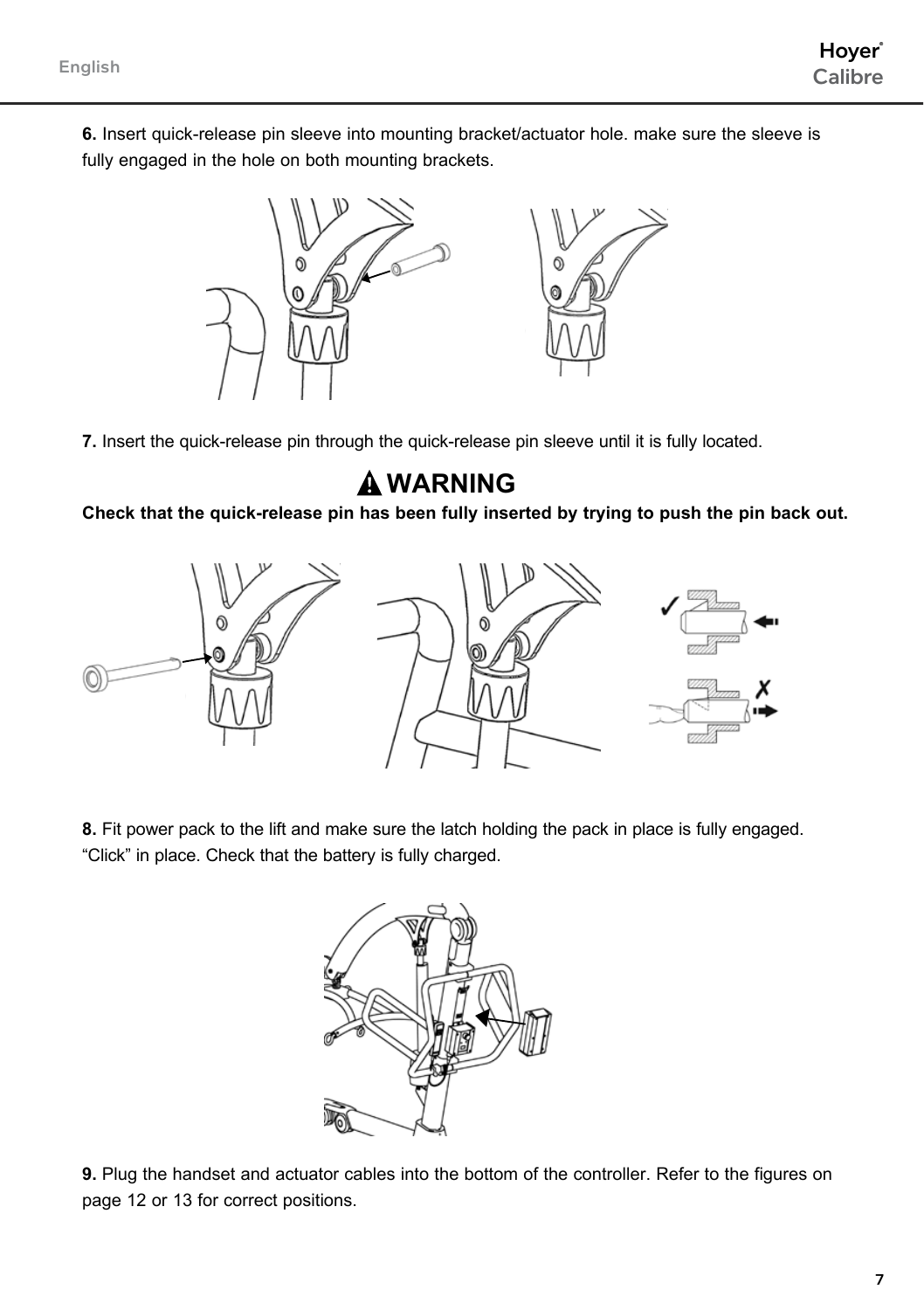### **Disassembly**

# **Warning**

#### **Disassembly must be carried out by a competent engineer from an authorised Hoyer Service Agent/Dealer.**

The lift should not be disassembled unless for service, repair or transport if necessary. Therefore follow the assembly instructions in reverse sequence.

### **ALWAYS CHECK THE FOLLOWING BEFORE OPERATION**

• The mast is fully locked into position by checking the grub screws at the front and rear of the base are tight.



• The red emergency stop button, located on the rear of the control box, is in the OFF (out) position.

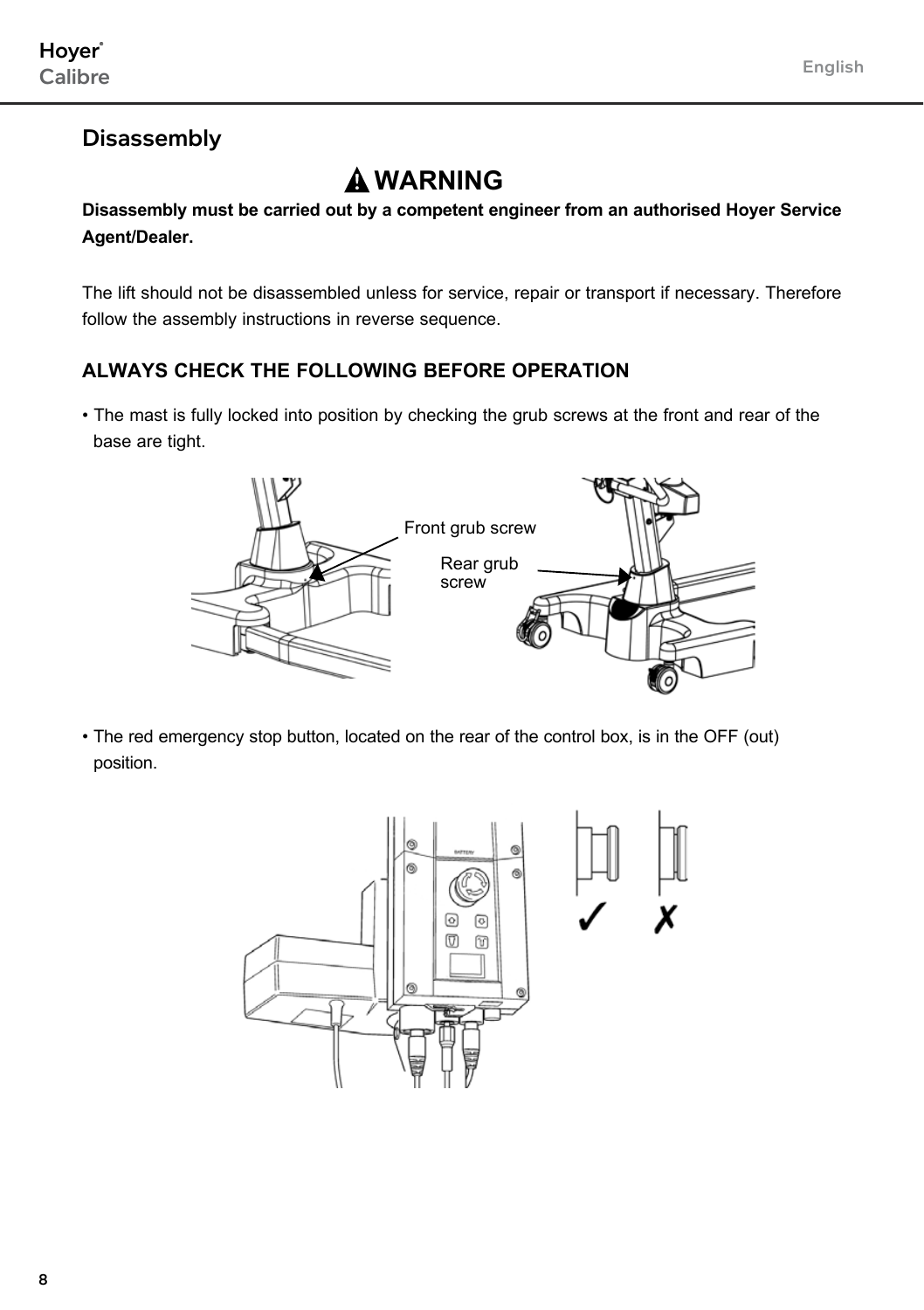• The legs of the lift open and close satisfactorily (This is done via the hand control).



• Push the up and down buttons on the hand control and confirm the boom rises and lowers.

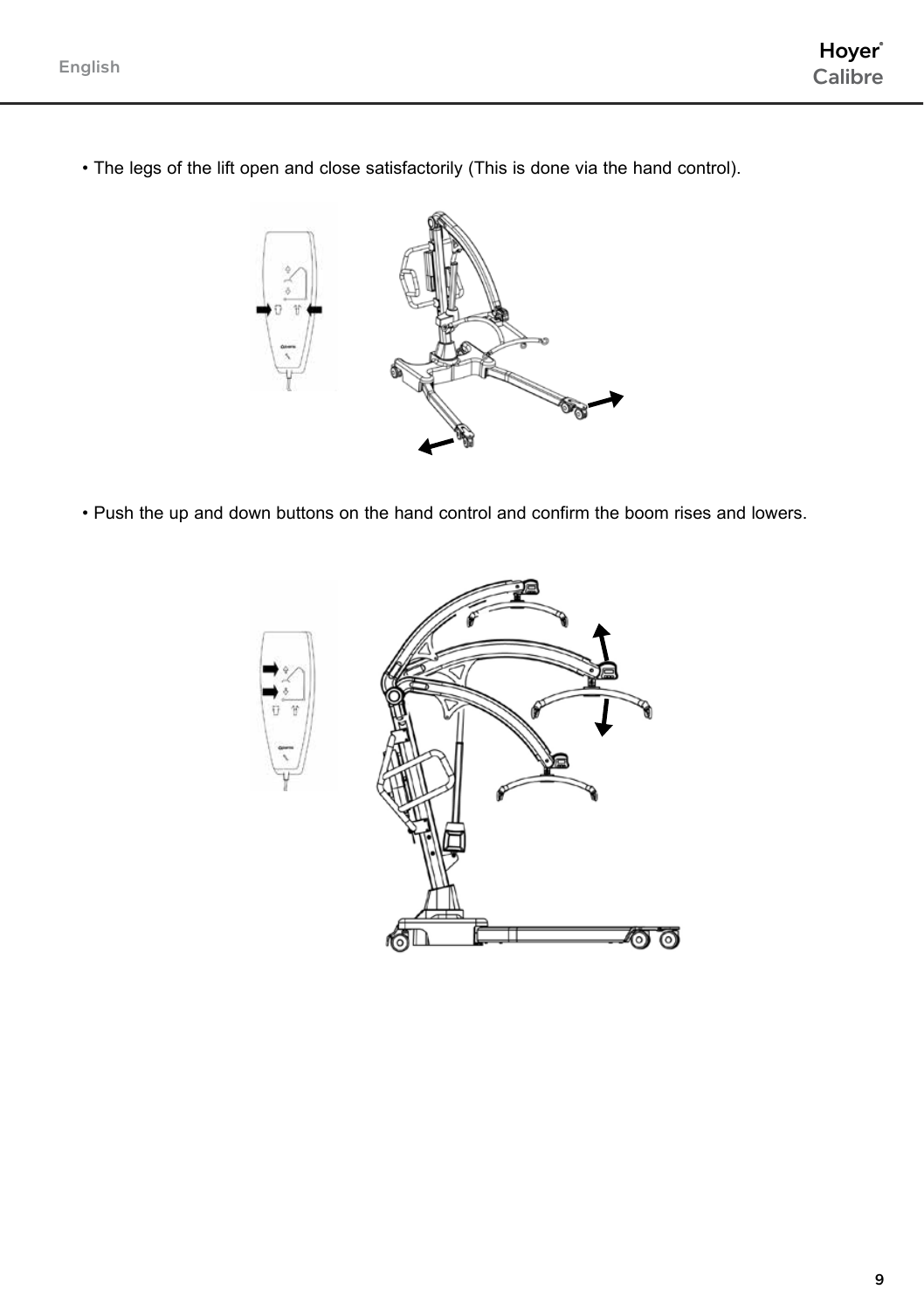## 4. Safety Precautions

Please read and follow the safety precautions listed below. The operation and use of Hoyer patient lifts is simple and straight-forward. Following these few basic safety precautions will make lifting operations easy and trouble free.

Please read and follow the safety precautions listed below. The operation and use of Hoyer patient lifts is simple and straightforward. Following these few basic safety precautions will make lifting operations easy and trouble free.

#### **READ AND UNDERSTAND THE USER INSTRUCTION MANUAL BEFORE USING THE HOYER CALIBRE LIFT**

**WARNING:** Important safety information for hazards that might cause serious injury.

**CAUTION:** Information for preventing damage to the product.

**NOTE:** Information to which you should pay special attention.

## **WARNING**

- **• DO NOT lift a patient unless you are trained and competent to do so.**
- **• ALWAYS carry out the DAILY CHECK LIST located towards the end of the manual before using the lift.**
- **• DO NOT exceed the safe working load of the lift.**
- **ALWAYS plan your lifting operations before commencing.**
- **ALWAYS familiarize yourself with the operating control and safety features of a lift before lifting a patient.**
- **• DO NOT use a sling unless it is recommended for use with the lift.**
- **ALWAYS check the sling is suitable for the particular patient and is of the correct size and capacity.**
- **NEVER use a sling, which is frayed or damaged.**
- **ALWAYS fit the sling according to the instructions provided (user instructions).**
- **ALWAYS check the safe working load of the lift is suitable for the weight of the patient.**
- **ALWAYS carry out lifting operations according to the instructions in the user manual.**
- **NEVER disconnect or bypass a control or safety feature because it seems easier to operate the lift.**
- **• ALWAYS lock the wheels when lifting from the floor.**
- **• DO NOT attempt to manoeuvre the lift by pushing on the mast, boom or patient.**
- **• ALWAYS manoeuvre the lift with the handle provided. A foot push pad is also provided.**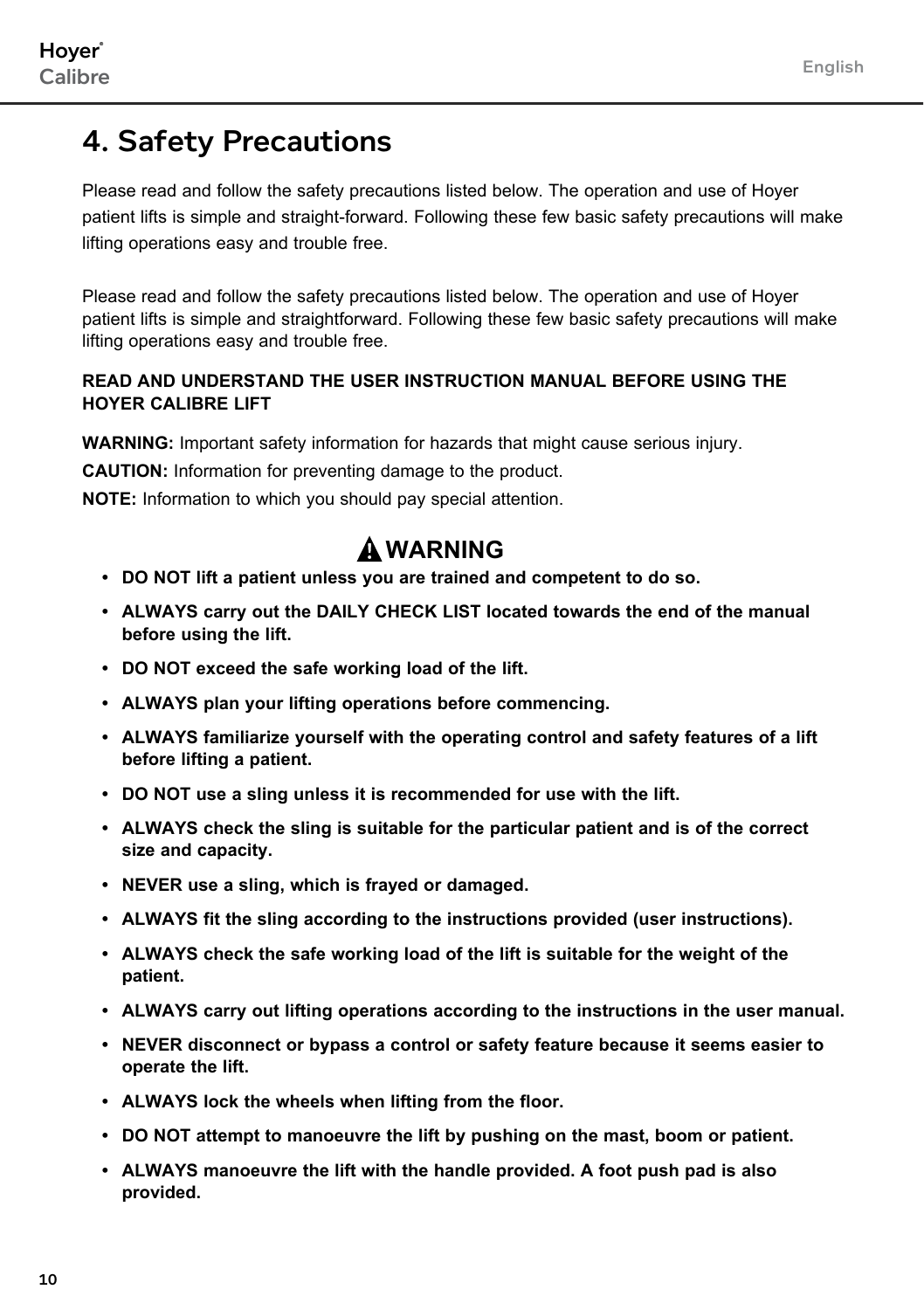- **• DO NOT push a loaded lift at speeds, which exceed a slow walking pace (2.6 ft/sec).**
- **• DO NOT push the lift over uneven or rough ground. Particularly if loaded.**
- **• DO NOT attempt to push/pull a loaded lift over a floor obstruction.**
- **• NEVER force an operating/safety control. All controls are easy to use and do not require excessive force.**
- **• DO NOT park a loaded lift on ANY sloping surface.**
- **• DO NOT use electric lifts in a shower.**
- **• DO NOT use or store a lift in a wet or corrosive environment such as shower, bath or pool locations.**
- **• DO NOT charge batteries in a bathroom or shower room.**
- **• DO NOT place or store batteries under direct sunlight or near a heat source.**
- **• YOUR lift is for patient lifting. DO NOT use it, or allow it to be used, for any other purpose.**
- **• DO NOT bump the lift down steps, loaded or unloaded.**
- **• DO NOT attempt to negotiate a loaded lift on a slope, which exceeds 1:12 (approximately 5 degrees)**
- **• DO NOT attempt to negotiate a slope without a second helper being present.**
- **• DO NOT use a loaded lift on thick pile carpet.**
- **• NEVER operate the lift with loose or missing parts or fasteners.**
- **• INSPECT all precautionary labels on the lift. Order and replace all labels that cannot be easily read.**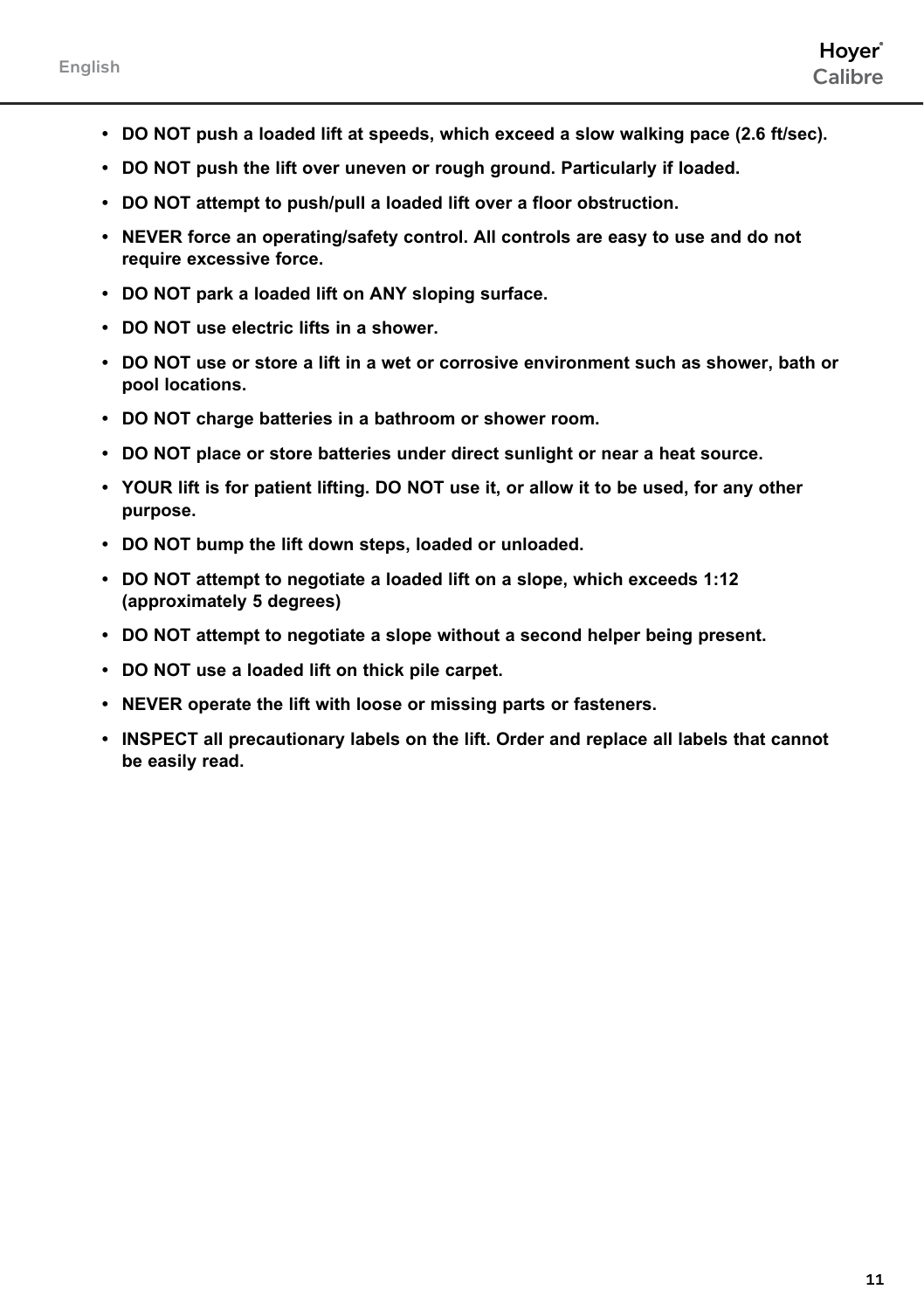# 5. Standard Control Box & Handset

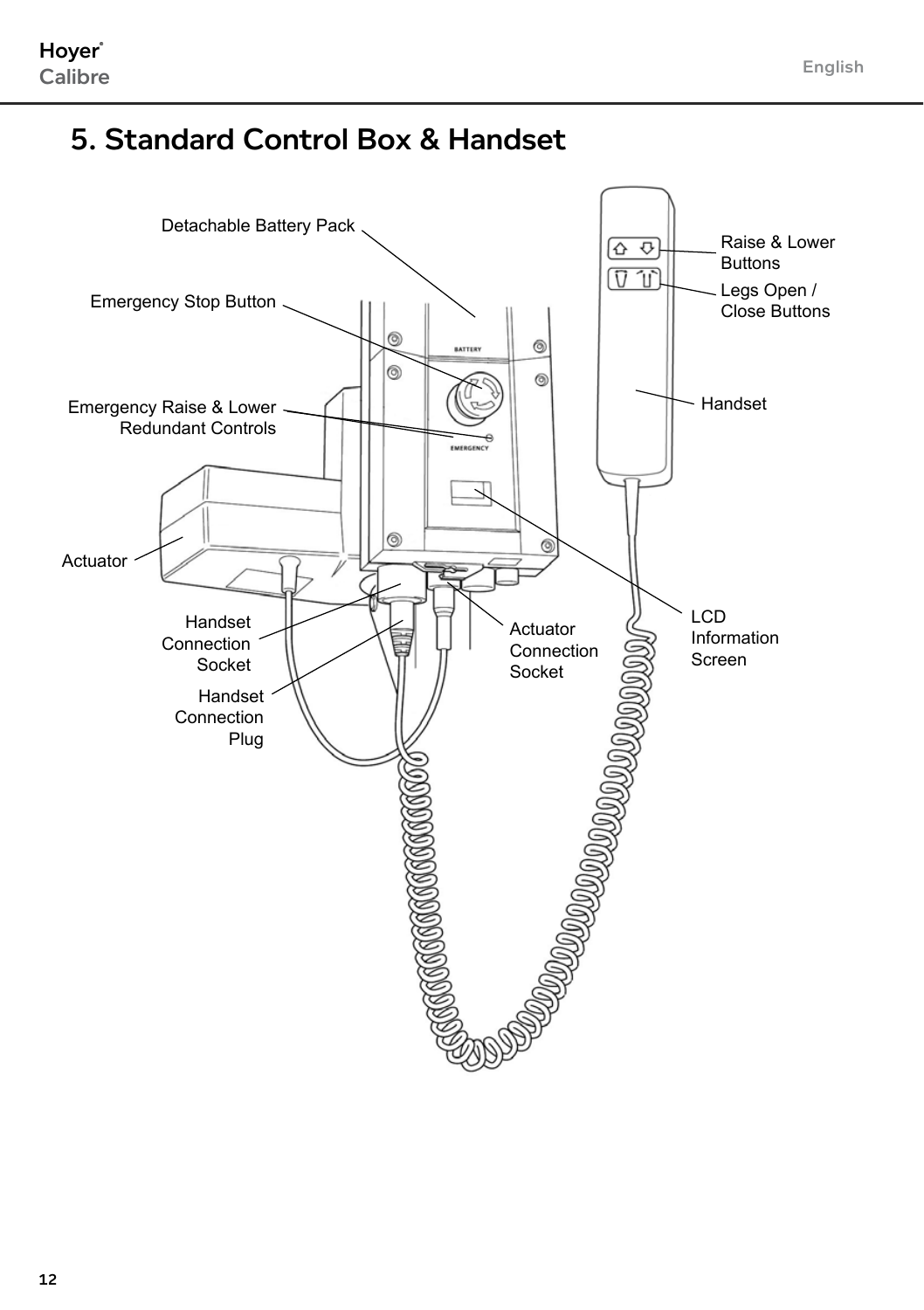# 6. Smart Monitor & Handset

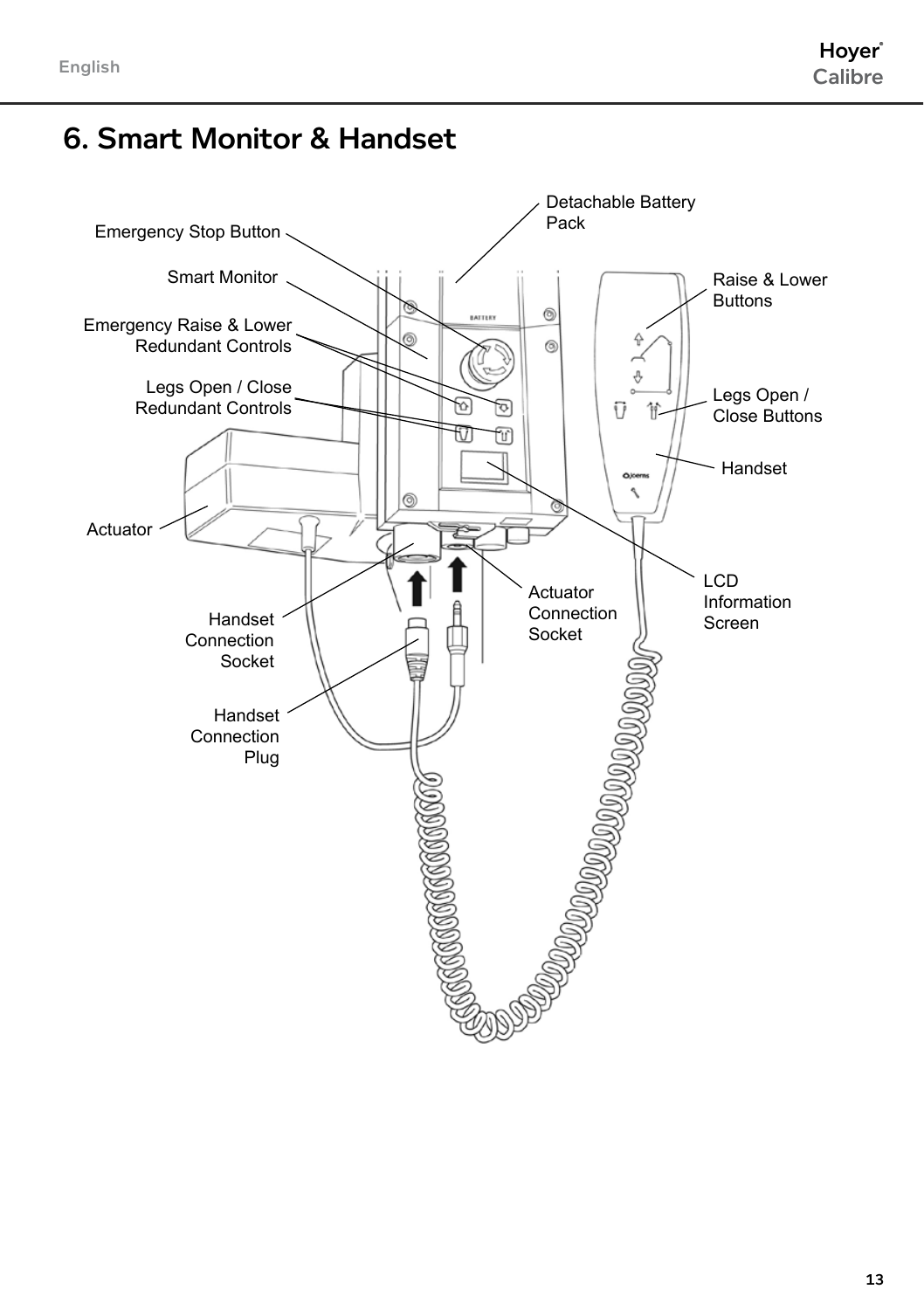### Intended Use

The Hoyer Smart Monitor is a control system for Hoyer lifts. The Smart Monitor stores useful servicing information about the lift that can be recalled when required. This servicing information includes:

- Number of patient lift cycles
- Total work done by actuator
- Number of lift overloads (attempted lifts above the safe working load)
- Number of days since last service interval

The Hoyer Smart Monitor contains a microprocessor inside making it possible to read out service data via the on-board LCD screen.

### Features

- Data collection in the control box with data display via LCD screen
- Work counter
- Intelligent cycle counter
- Service indicator
- Service interval indicator
- Overload information
- 3 step battery indicator

### **Benefits**

- Improved safety for both patient and carer
- Accurate service data available at the touch of a button
- Optimised product life time
- Ease of maintenance for engineers and service technicians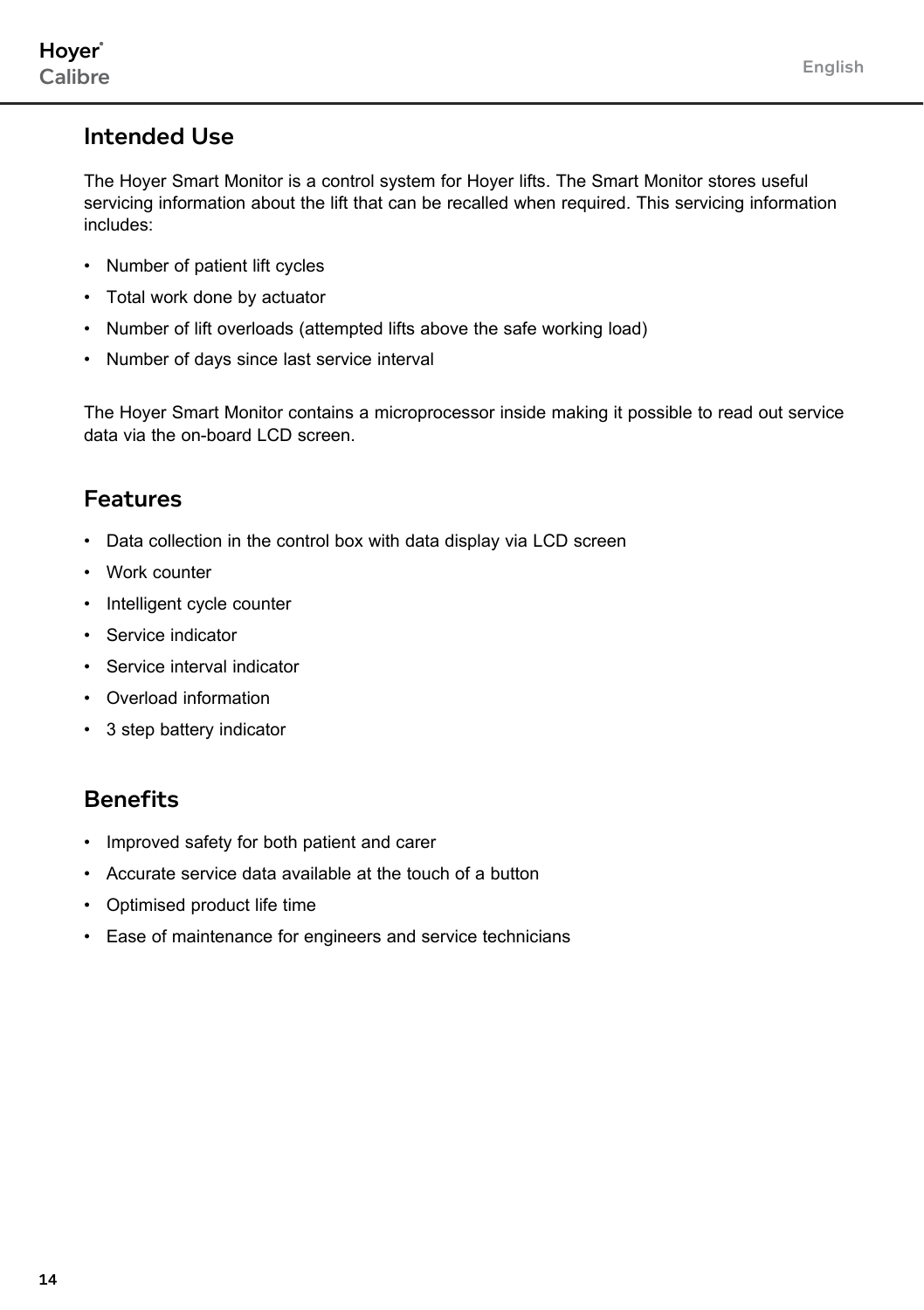### LCD Display Screen

The Hoyer Smart Monitor has the option to read out information via the LCD display screen. It is possible to read out total lifting cycles, total work done, overloads and number of days since last service, which can be used to quickly and easily evaluate the condition of the lift actuator.

This information is accessed by a  $\frac{1}{2}$  second press on the 'UP' button on the user handset or redundant 'UP' button on the Smart Monitor.



### Service & Usage Information



When it is time for a service, the service symbol will appear on the display. In addition, when the user handset is activated, the Smart Monitor will give an audible signal giving notice to users that a PM check is recommended (see recommended maintenance schedule later in this manual).

The service symbol will be displayed each time the raise or lower keys are depressed on the user handset.

To reset the service interval to one year, depress the leg open and leg close keys simultaneously for five seconds.



If the lift stops because of an overload (an attempt to lift more than the safe working load) the overload symbol will appear on the LCD display and the lift will cease. Lower the boom and remove excess weight.

## **WARNING**

**If the LCD display screen on your Smart Monitor has recorded an overload, Joerns Healthcare recommend that ALL routine daily checks are carried out on the lift prior to further use (for a list of daily checks, please refer to your lift user manual). Joerns Healthcare also recommend that you contact your authorised Hoyer service provider for additional guidance.**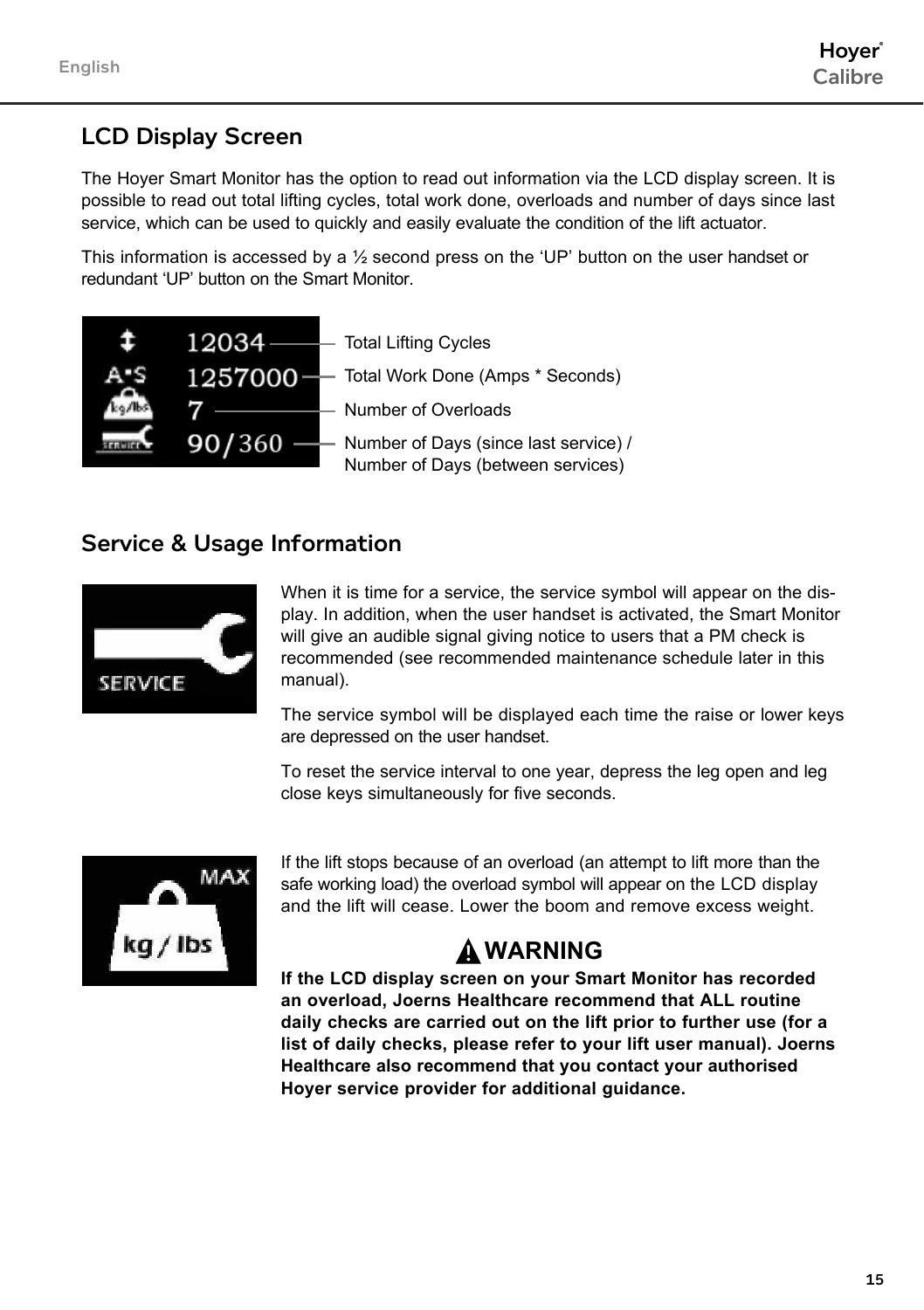### On-Board Redundant Controls



On-board redundant controls enable the lift to be raised or lowered in the event of an emergency.



If your lift incorporates powered leg positioning, there are redundant controls to both open and close the legs.

### Battery Information



The display showing full battery means that the battery is fully charged and the lift is ready for use.



The display showing a half empty battery indicates that it is time to charge the battery.



The empty battery symbol showing on the display indicates that the battery has no capacity left and should be placed on charge immediately.

## **WARNING**

**To avoid possible permanent damage to the battery, the battery should be placed on charge as soon as the display indicates the half empty battery symbol.**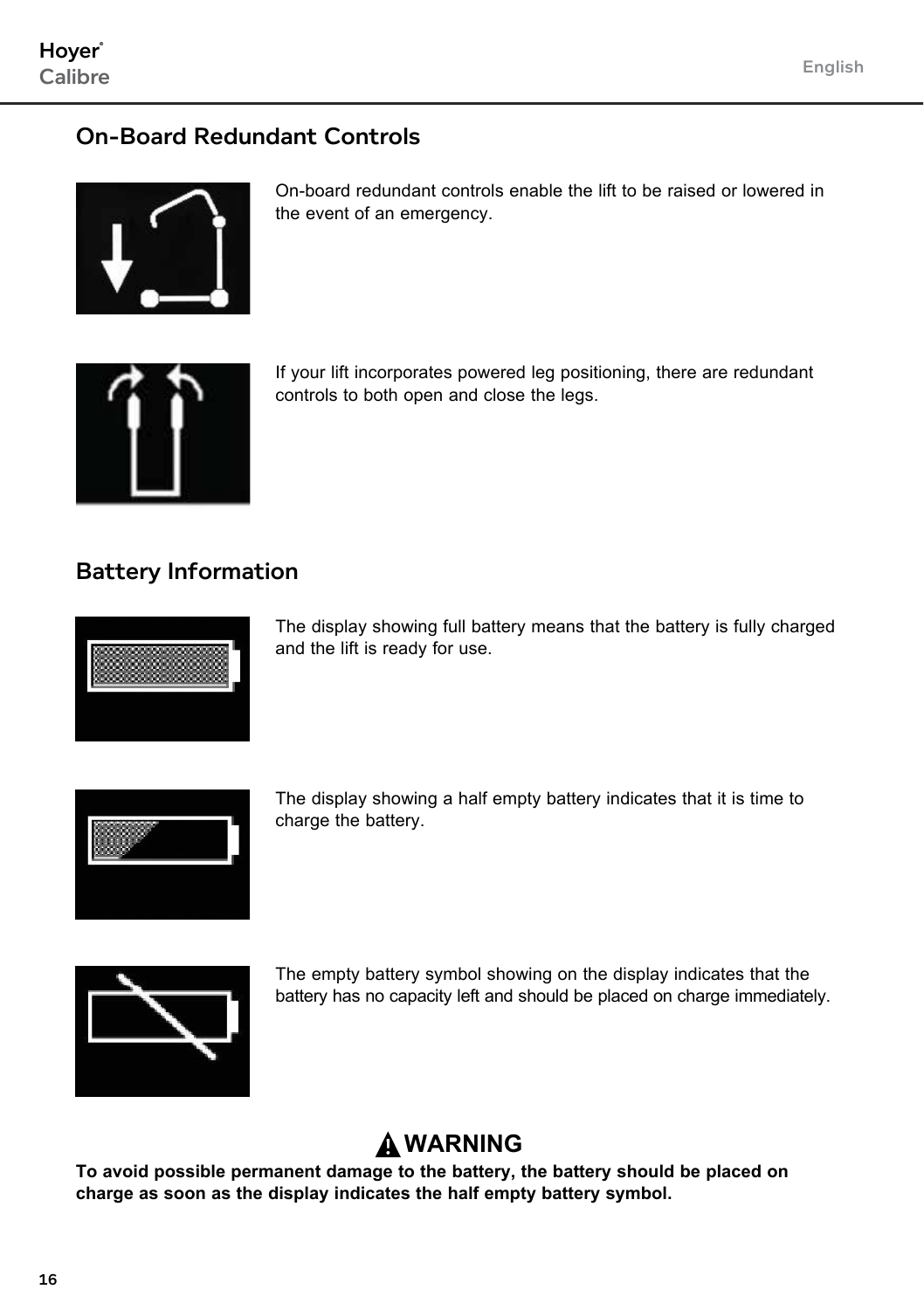# 7. Operating Instructions

#### **1. Leg adjustment**

The legs on the Hoyer Calibre are electrically adjustable for width. The legs can be opened to enable access around armchairs or wheelchairs. For transferring and negotiating narrow doorways and passages the lift legs should be in the closed position.

Electric leg adjustment - is achieved by pressing the appropriate buttons on the handcontrol. The legs will be locked whenever the handcontrol switch is released.

#### **2. Castors and Braking**

The lift has two braked castors which can be applied for parking. When lifting, the castors should be left free and un-braked. The lift will then be able to move to the centre of gravity of the lift. If the brakes are applied it is the patient that will swing to the centre of gravity and this may prove disconcerting and uncomfortable.

#### **3. Raising and lowering the boom**

The movement of the boom is achieved by a powerful electric actuator which is controlled by a simple hand control unit. The hand control has two buttons with directional arrows UP and DOWN  $\uparrow\downarrow$ . The actuator stops automatically at the limit of travel in both directions. The hand control plugs into a socket at the base of the control box.

#### **4. Emergency Stop**

The red Emergency Stop Button is located on the front of the control box and is activated by pressing in. This will cut all power to the lift and only be reset by twisting the button anticlockwise and releasing.

#### **5. Redundant controls**

All Hoyer lifts are fitted with raise and lower buttons on the control box. These are located underneath the emergency stop button and can be used to lower/raise the patient should the hand control fail.

#### **6. Mechanical Emergency Down**

In the case of a complete electrical failure the electrical actuator is fitted with a spring loaded mechanical lowering device (RED BOSS). This will only operate when the lift is under load. The device must twisted by hand and released to activate. A slow decent will commence. Repeat this process until the patient has been safely lowered.



# **Warning**

**If this feature is used, the lift MUST be subsequently checked out by a competent engineer.**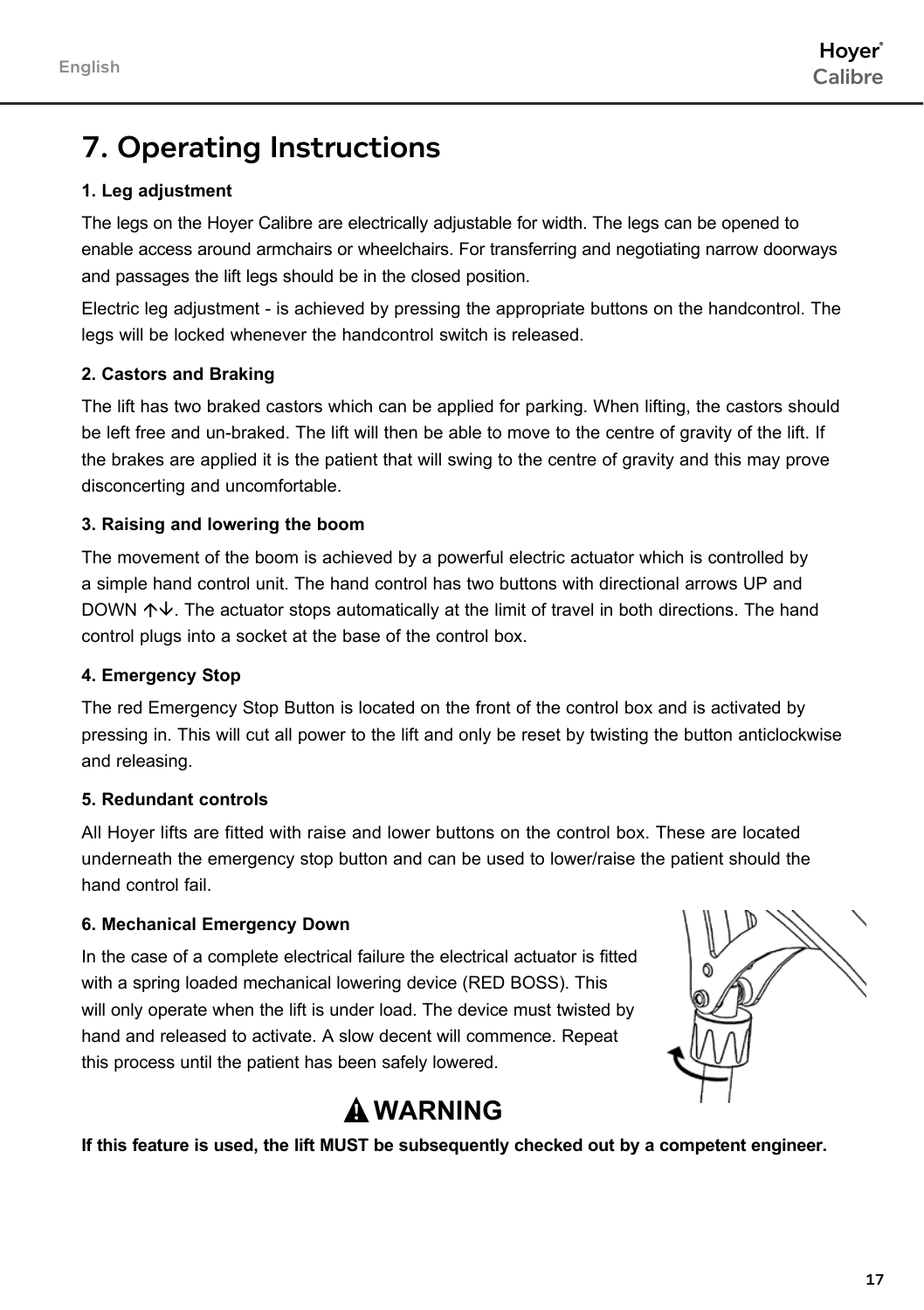#### **7. Batteries**

The batteries are protected from deep discharge by a LOW VOLTAGE ALARM. This will sound when the batteries need recharging and the hand control is being operated. It will not sound independently of the hand control being operated. DO NOT IGNORE THIS WARNING ALARM. Complete the lifting operation and place the battery on charge (see charging instructions).

#### **8. Slings**

The Hoyer Calibre has a 6-point cradle.

The 6-point system uses slings with webbing loops, which allow positioning adjustment by selecting different coloured loops.

#### **Loop strap slings:** Bariatric Hammock

The sling attaches to the 6-point cradle hooks via loop straps (shown below). Each sling is supplied with comprehensive user instructions. **Please ensure you have read and fully understand the user instructions prior to use.**



**6-point cradle.** Example of the 6-point cradle sling with loop attachments.

**NOTE:** For detailed fitting instructions, please refer to the user guide supplied with each sling.

# **WARNING**

**Joerns Healthcare recommends that slings be checked regularly and particularly before use for signs of fraying or damage. DO NOT use slings that are worn or damaged.**

# **WARNING**

**HOYER RECOMMENDS THE USE OF GENUINE HOYER PARTS. Hoyer slings and lifters are not designed to be interchangeable with other manufacturer's products. Using other manufacturer's products on Hoyer products is potentially unsafe and could result in serious injury to patient and/or caregiver.**

# **WARNING**

**Refer to maximum weight capacity of lift. Sling capacity is limited by the maximum capacity of the lift.**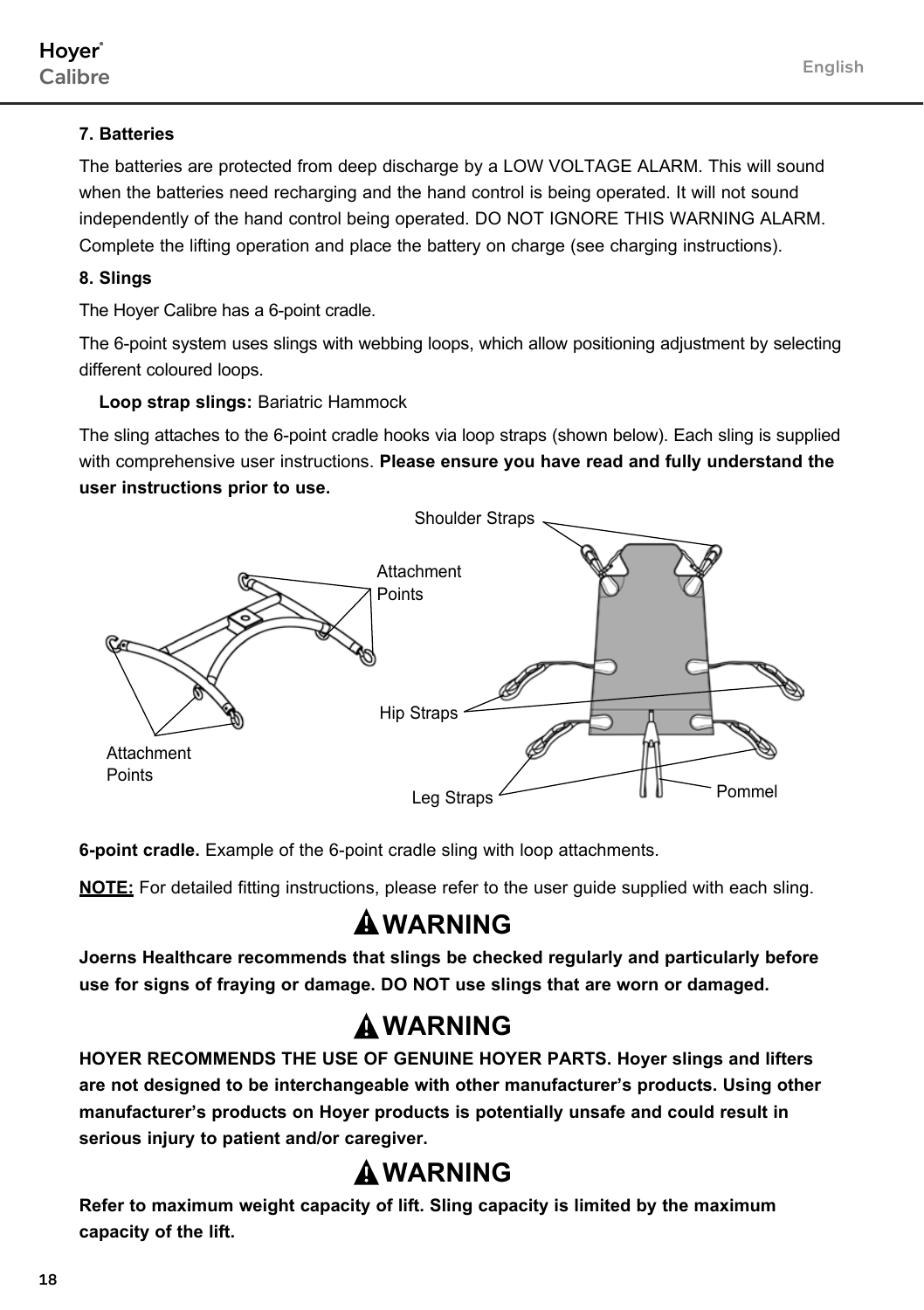# 8. Removal of 6-point Cradle System

#### **FOLLOW THESE INSTRuCTIONS EXACTLY**

Your Calibre lift uses the 6-point cradle. The removal of this systems is completed by the use of a quick-release pin. This is done quickly and easily, but you must read the following safety instructions to ensure the 6-point cradle is safely locked into position before use.

### Connection

# **Warning**

**Two persons are required to fit the 6-point cradle OR a support table can be used.**

To connect, raise the 6-point cradle up toward the boom slot.

Insert the pin sleeve through the plastic end cap to support the 6-point cradle.

Once aligned in the boom slot, reinsert the quick-release pin fully into the sleeve until it locks into position. YOU MUST CHECK THAT THE PIN IS SECURELY FITTED.

To do this, press your finger into the barbed end. If the pin remains stationary the lift is safe to use.

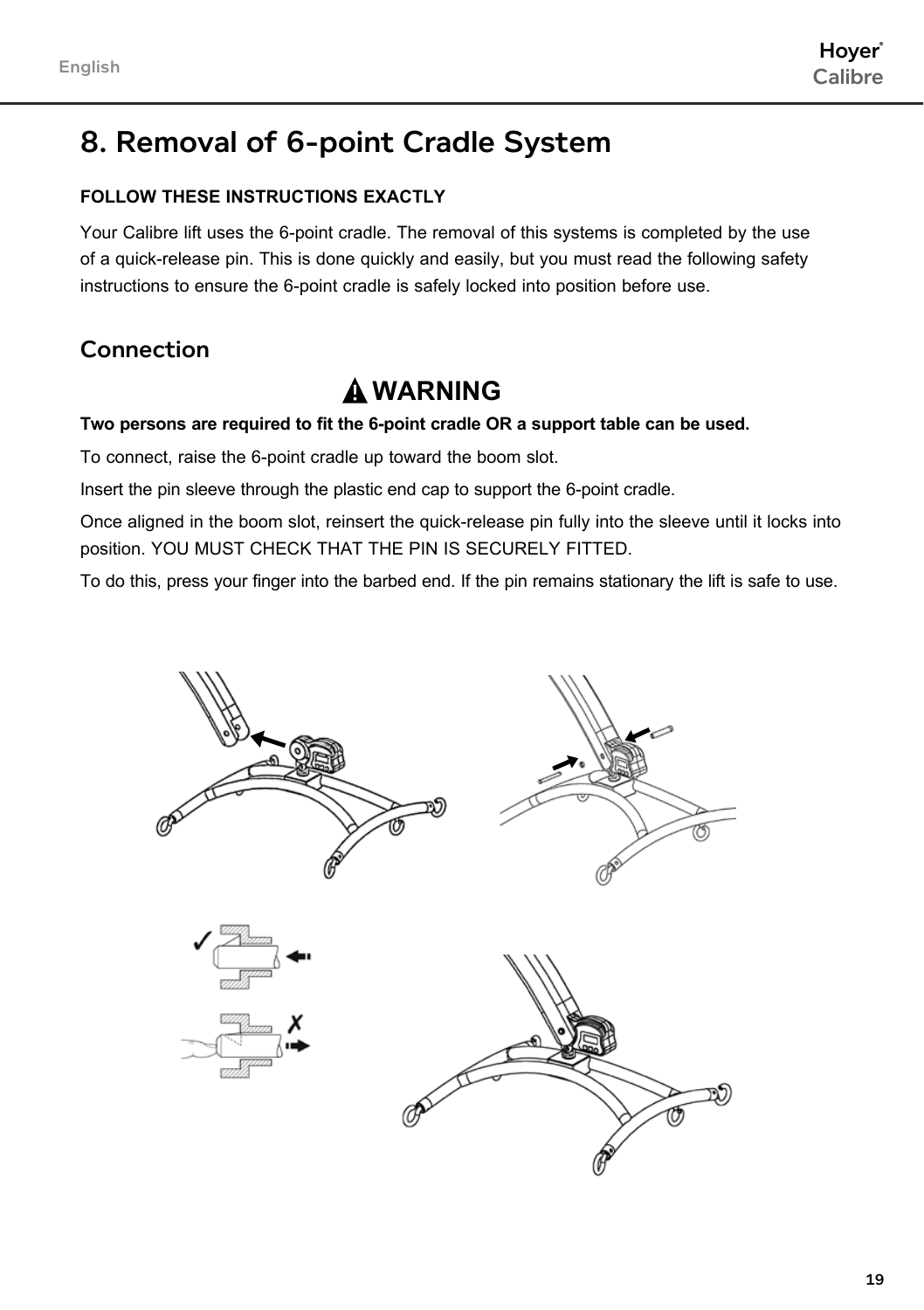### Removal

**Caution:** Be sure to support the weight of the 6-point cradle before removing pin.

To detach pin, depress the spring barb (using a flat blade electrical screw driver or similar) and pull the pin out.

Support the 6-point cradle, and then pull the pin sleeve in the opposite direction, removing it completely from the boom. This will release the 6-point cradle completely.









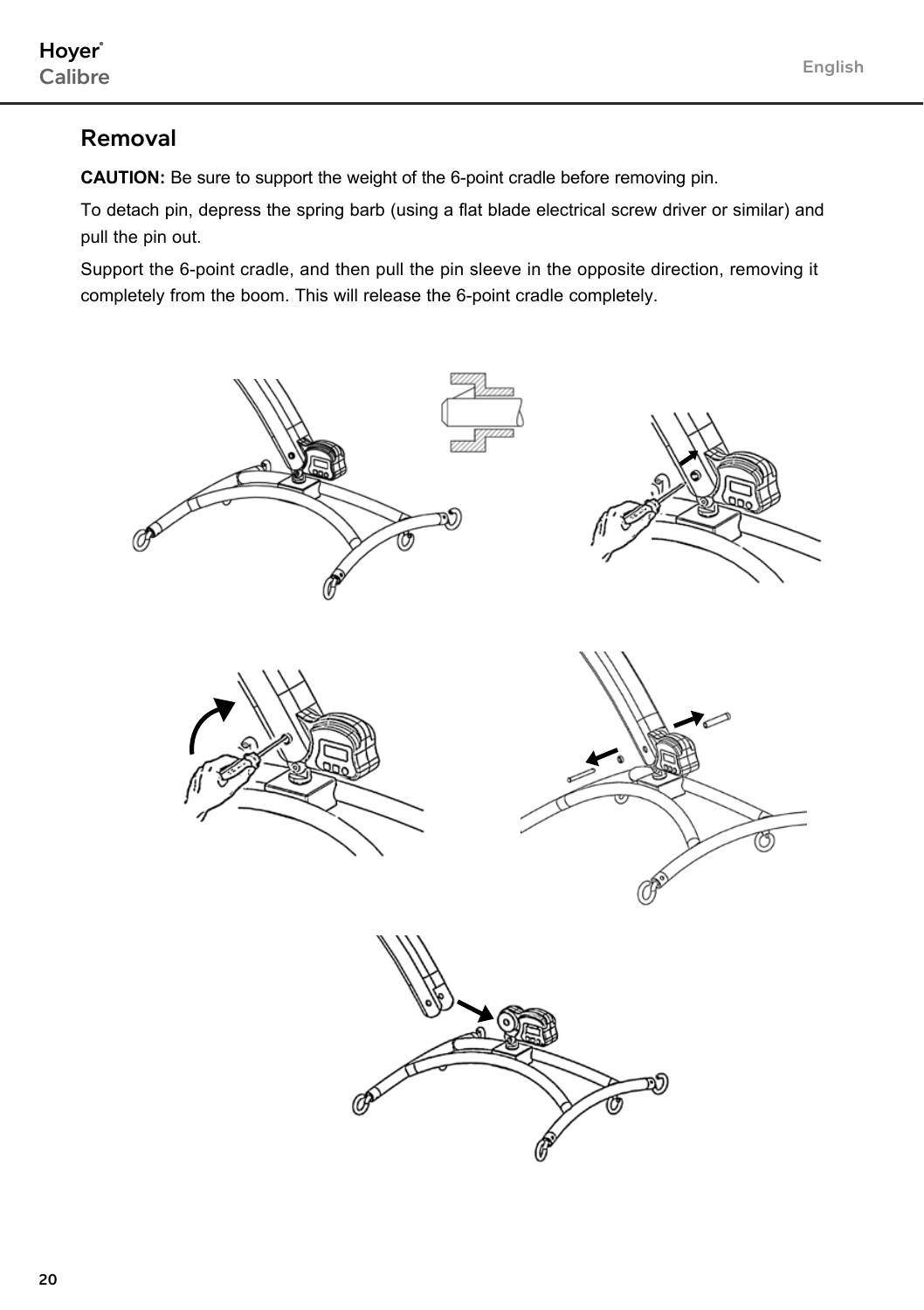# 9. Charging Instructions

When the power pack needs charging it is removed from the lift and fitted to an off board charging unit.

- **1.** Remove the power pack from the lift. The pack is retained by a simple latch at the top of the power pack. Lift the latch and the power pack will be released.
- **2.** Fit the power pack to the charging unit. The location and latching of the power pack to the charger is the same system as used on the lift.
- **3.** Plug the charger mains plug into a suitable mains outlet and switch the mains supply ON.
- **4.** Charging is automatic and will fully charge the batteries over a period of four (4) hours.

**Note:** Even if the charger is left plugged in for extended periods it will not allow the batteries to overcharge.

- a) Green Light Indicates main power is on.
- b) Yellow Light Indicates battery is charging.
- c) Battery will be fully charged when yellow light goes off.

**Note:** It is recommended that the battery be charged immediately upon receipt.

**5.** To return the lift to service, unplug the charger and remove the power pack from the charger. Fit the power pack to the lift and make sure the latch holding the pack in place is fully engaged. "Click" in place. The charging of Hoyer electric lifts is simple and straightforward, but it is important to follow the charging instructions closely. Please pay particular attention to the following points, they will help you avoid problems with discharged batteries.

## **WARNING**

- **• The battery, charger, hand control and control box are NOT to be opened by unauthorised personnel. (Contact your distributor for warranty and repairs).**
- **• DO NOT touch battery/charger terminals.**
- **• KEEP the batteries fully charged. Place the battery on charge whenever it is not in use. If it is more convenient to do so, place on charge every night. The charger will not allow the batteries to overcharge.**
- **NEVER run the batteries completely flat. As soon as the audible warning sounds, complete the lifting operation in hand and place on charge.**
- **• To avoid possible permanent damage to the battery, the battery should be placed on charge as soon as the display indicates the half empty battery symbol.**
- **NEVER store the battery for long periods without regular charging throughout the storage period.**
- **NEVER leave the battery pack connected with the charger unit unplugged.**
- **• Do NOT leave the charger plugged in with no battery connected.**
- **NEVER disconnect the charger plug by pulling on the cable.**
- **• Be careful not to trip over the charge lead.**
- **• Do not charge batteries in a bathroom or shower room.**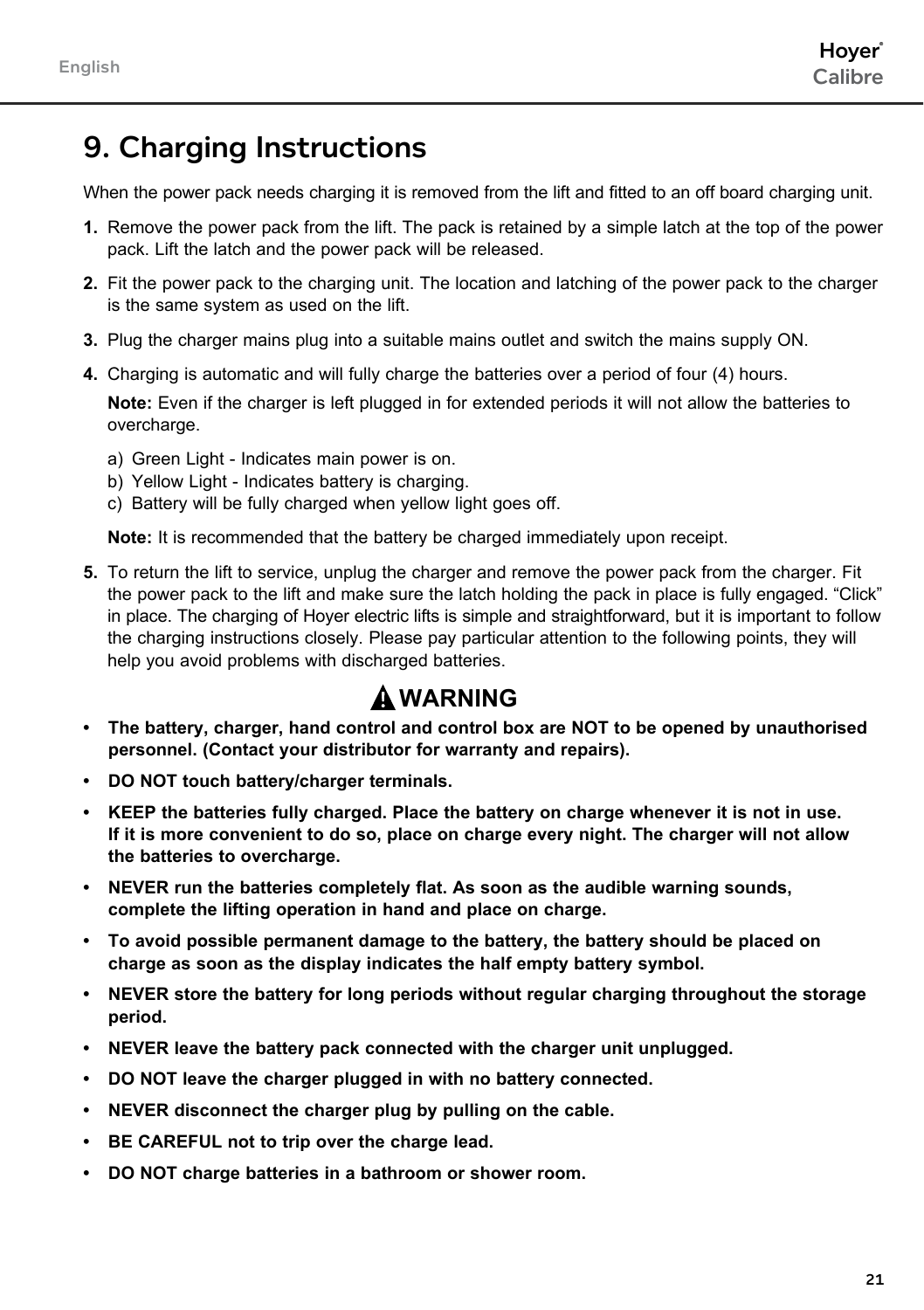# 10. Maintenance Schedule & Daily Check List

All Hoyer products are designed for minimum maintenance, however some safety checks and procedures are required. A schedule of DAILY tasks are detailed below. Daily checks and a six monthly service, inspection and test will ensure a lift is kept in optimum safe working condition. A list of spare parts is available upon request.

The LOAD TEST and certification should only be carried out by qualified personnel or an authorised service agent / dealer.

DAILY CHECK LIST: Joerns Healthcare strongly recommends the following checks be carried out on a daily basis and before using lift.

- MAKE SURE the lift moves freely on its castors.
- MAKE SURE the 6-point cradle is free to rotate and swing
- EXAMINE & CHECK that the 6-point cradle is firmly attached to the boom.
- EXAMINE the sling hooks/clips on the 6-point cradle for excessive wear.
- MAKE SURE the legs open and close correctly.
- OPERATE the hand control to confirm the boom raises and lowers satisfactorily.
- CHECK the operation of the emergency stop button.
- CONFIRM the lift is not giving a low battery alarm when the hand control is operated. If the alarm sounds, DO NOT use, and place on charge immediately.
- MAKE SURE the actuator connection points are secure.
- EXAMINE slings for fraying or other damage. DO NOT use any sling if damaged or if the sling shows signs of wear.

### Maintenance, Inspection and Test

Joerns Healthcare recommends regular inspection and maintenance. Please refer to the chart on the next page.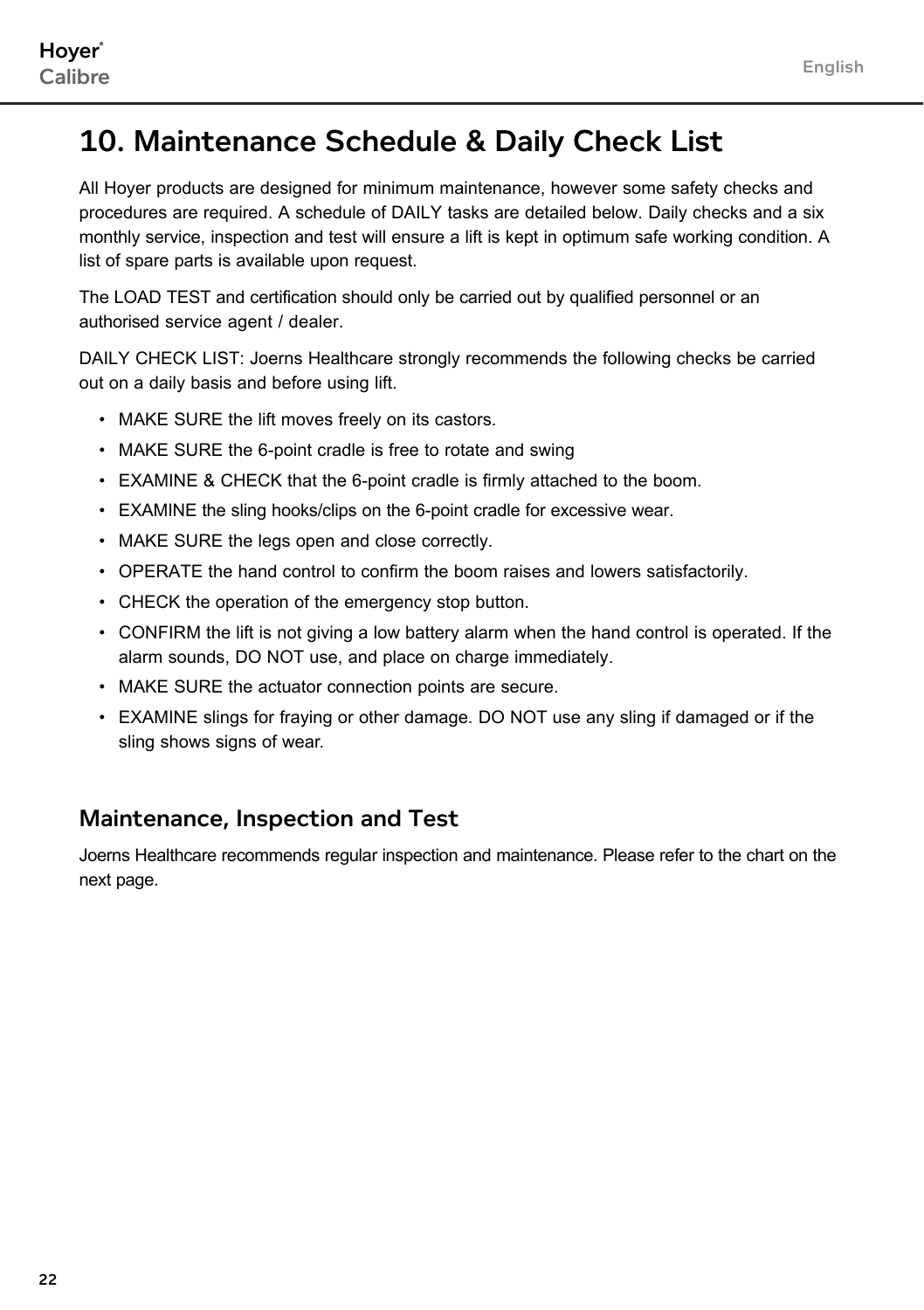٦

 $\Box$ 

 $\overline{\phantom{0}}$ 

┬

### **\*These checks should include:**

 $\checkmark$  = Recommended

|                                                                                                                                                                                                                                                        | lnitially    | Before<br>Use | Annual<br>Service |
|--------------------------------------------------------------------------------------------------------------------------------------------------------------------------------------------------------------------------------------------------------|--------------|---------------|-------------------|
| 1. SPREADER BAR: Check the spreader bar for freedom of rotation and<br>swing. Check for wear on the central pivot. Check for firm attachment to the<br>boom.                                                                                           | ✓            | ✓             | ✓                 |
| 2. BOOM: Check the attachment of the boom to the mast. Make sure there is<br>only minimal side movement of the boom and the boom is free to rotate on<br>the boom bearing.                                                                             | ✓            | ✓             | ✓                 |
| 3. MAST: Check the operation of the mast-locking device. Make sure the mast<br>fully engages into the socket. Check the bottom actuator.                                                                                                               | ✓            | ✓             | ✓                 |
| 4. ACTUATOR: The actuator should require no maintenance other than<br>checking for correct operation and listening for unusual noise.                                                                                                                  | ✓            |               | ✓                 |
| 5. CONTROL BOX/SMART MONITOR: Check the function of the emergency<br>stop button. Inspect the hand control socket for correct fitting. Check<br>functioning of the hand control. Check the redundant controls and confirm<br>they operate as intended. | ✓            | ✓             | ✓                 |
| 6. BATTERIES: The batteries are housed in the power pack and should not<br>require maintenance other than the regular charging as detailed in the<br>charging instructions. Check that the connections remain clean.                                   |              |               | ✓                 |
| 7. LEG ADJUSTMENT: Check the legs operate in both full extensions (inward/<br>outward).                                                                                                                                                                | $\checkmark$ |               | ✓                 |
| 8. CASTORS: Check all castors for firm attachment to the legs. Check for free<br>rotation of the castor and the wheels.                                                                                                                                | ✓            | $\checkmark$  | ✓                 |
| 9. CLEANING: Clean with ordinary soap and water and/or any hard surface<br>disinfectant. Harsh chemical cleaners or abrasives should be avoided as<br>these may damage the surface finish of the lift. Avoid wetting any of the<br>electrical parts.   |              | ✓             | ✓                 |
| <b>10. BASE AND WHEELS:</b> Ensure base is even and level (all four wheels are<br>on the floor).                                                                                                                                                       | ✓            | ✓             | ✓                 |
| 11. SLINGS: Check for wear and fraying.                                                                                                                                                                                                                | ✓            | ✓             | ✓                 |
| 12. LUBRICATION: Lubricate pivot joints with a silicone based oil, including<br>mast and boom connections, pedal assembly, spreader bar joint (only if<br>required),                                                                                   |              |               | ✓                 |
| 13. HAND SET: Ensure plugged fully into controller.                                                                                                                                                                                                    | ✓            | ✓             |                   |
| <b>14. QUICK RELEASE PIN:</b> Ensure the pin is securely fitted before lifting.                                                                                                                                                                        |              | ✓             |                   |
| 15. HARDWARE: Check all nuts, bolts, screws and fasteners for excessive<br>wear and for tightness. Replace as required.                                                                                                                                |              | ✓             | ✓                 |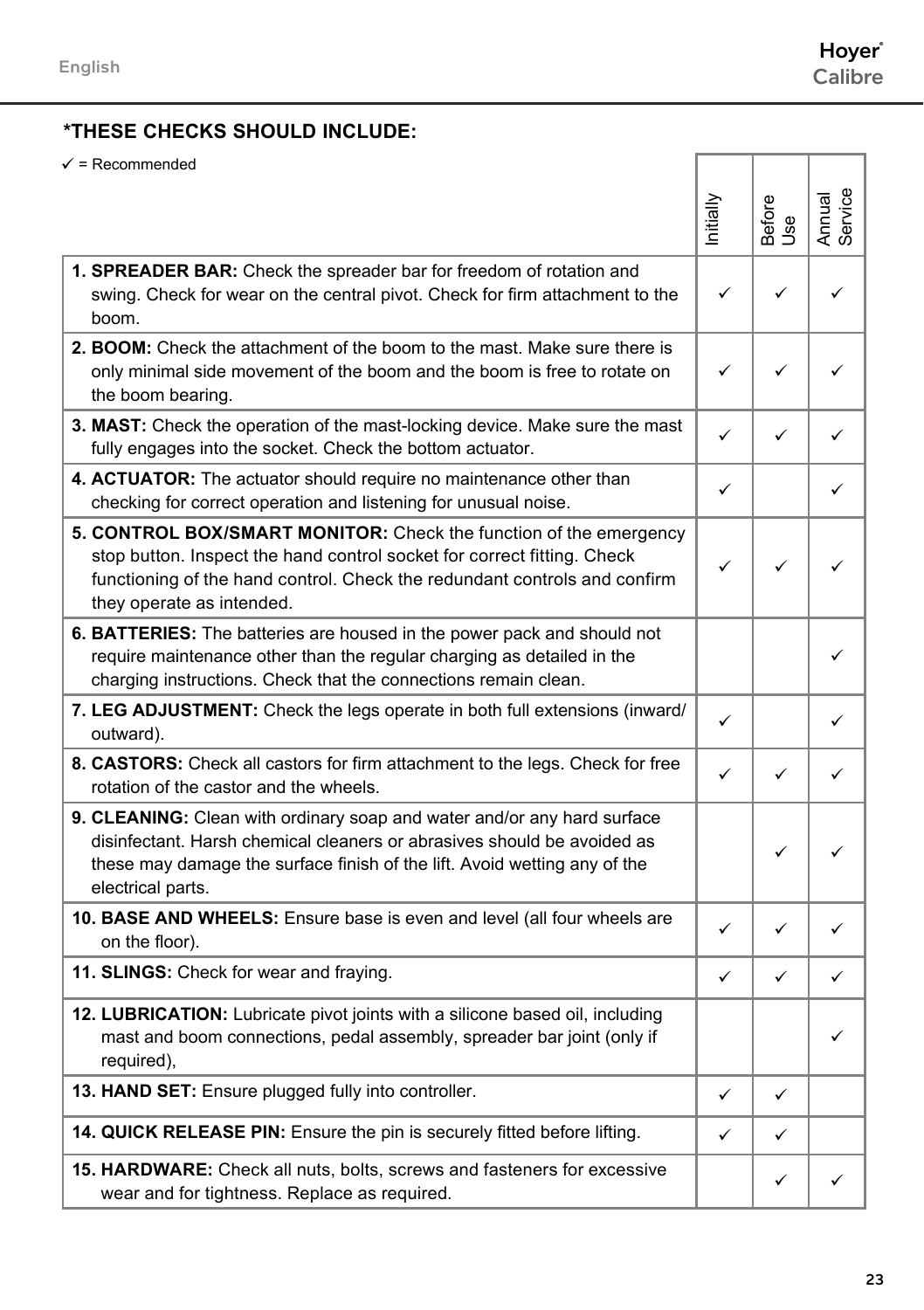# 11. Technical Specifications

| * Reach = centre of 6-point cradle to the front of the mast |  |
|-------------------------------------------------------------|--|
| Weights                                                     |  |
| (includes 6-point cradle)                                   |  |
|                                                             |  |
| Total                                                       |  |
|                                                             |  |

All measurements are within a +5/--5 degree of tolerance.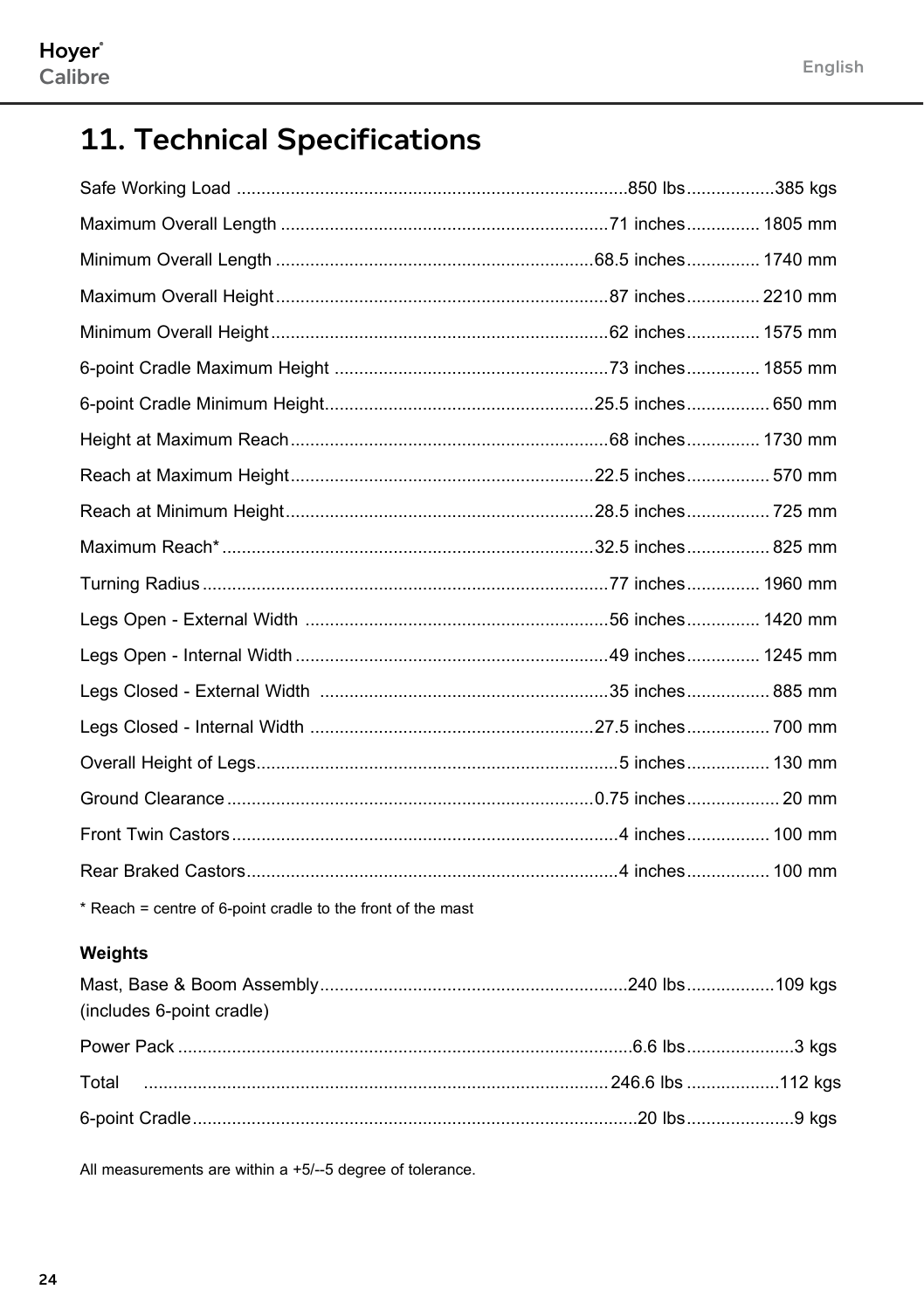### Electrical Specifications

| CHARGER RATED OUTPUT 27.4/29.0 VDC@0.8A |  |  |
|-----------------------------------------|--|--|
| <b>Electric Shock Protection</b>        |  |  |
|                                         |  |  |
|                                         |  |  |
| <b>Degree of Shock Protection</b>       |  |  |

### Environmental Conditions

Outside this environment functionality and safety may be compromised.

### **Operating**

#### **Storage**

#### **IP Ratings**

### **Duty Cycles**

### **Acoustics**

A-WEIGHTED SOUND POWER LEVEL ........64dB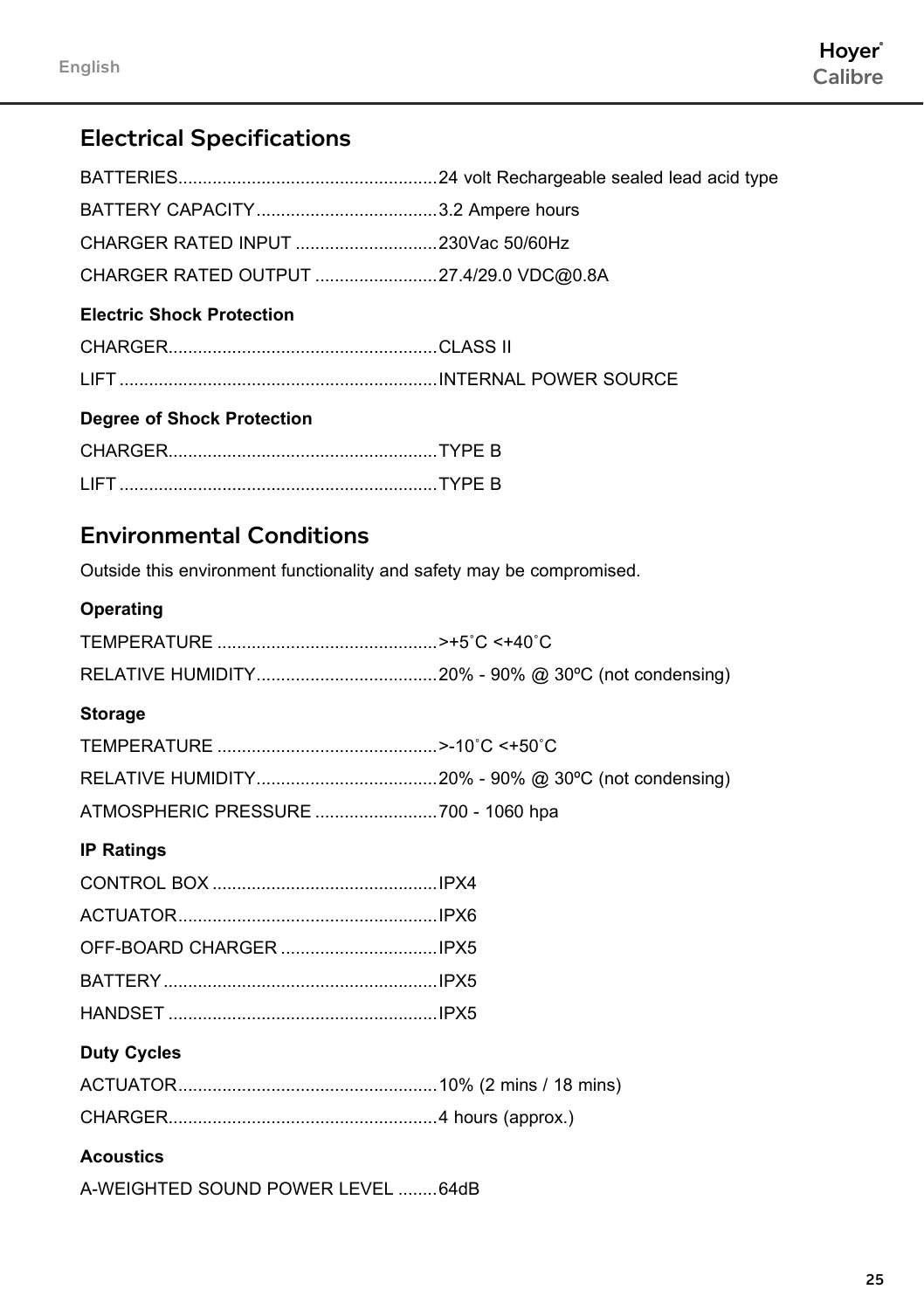#### **KEY SYMBOLS:**

The following symbols are used on the charger, control unit and battery:



Type B equipment, as per EN 60601-1



Class 2 equipment



The disposal of the charging and control unit should not be mixed with general household waste



The disposal of batteries should not be mixed with general household waste.



The disposal of electronics should not be mixed with general household waste



For indoor use



ATTENTION, consult accompanying documents.

**WEEE Producers registration number WEE/GG0464RZ**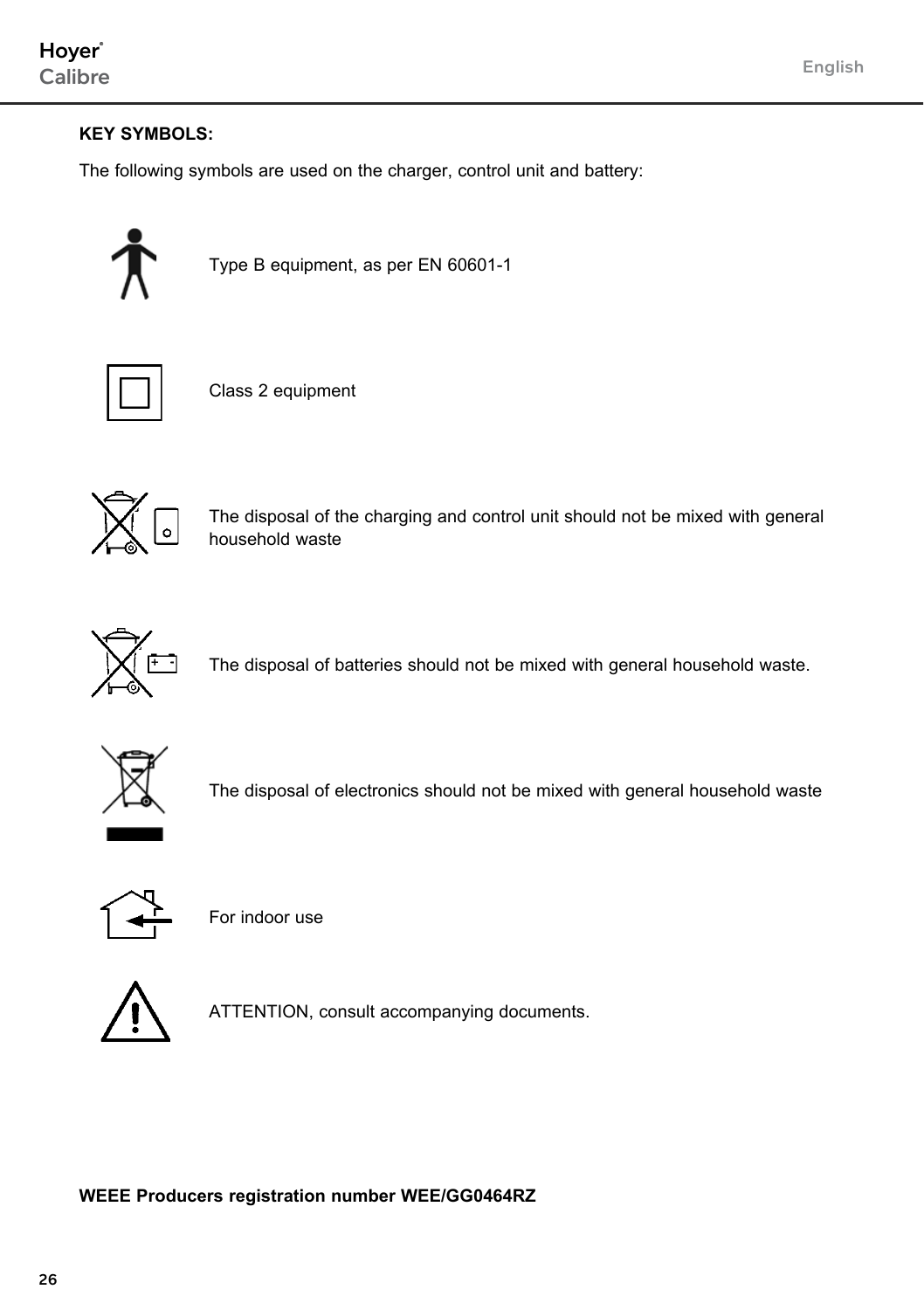# 12. Warranty

This warranty covers HoyerPro lifts only. Lifts not covered under this warranty include, but are not limited to Advance-H, HML400, HPL600WB, HPL600WBSC, HPL402, C-HLA (and variations).

HoyerPro lifts are guaranteed for a period of two years from the date of delivery against defects in materials and workmanship under normal use and service. This warranty includes all mechanical and electrical components.

Aluminium structural components and mechanical components on lifts are covered under warranty for a period of five (5) years from the date of delivery.

Damage caused by use in unsuitable environmental conditions or failure to maintain the product in accordance with user and service instructions is not covered. Any alteration, modification or repair unless performed by or authorized in writing by Joerns Healthcare will void this warranty.

### Parts

HoyerPro lifts contain various parts that wear from normal use. These parts, such as DC batteries and casters are not covered under the two-year warranty but are covered for 90 days after date of delivery.

Joerns Healthcare's obligation under this warranty is limited to supplying replacement parts, servicing or replacing, at its option, any product which is found by Joerns Healthcare to be defective.

Warranty replacement parts are covered by the terms of this warranty until the product's original warranty period expires.

When requested by Joerns Healthcare, parts must be returned for inspection at the customer's expense. Credit will be issued only after inspection.

## Service

Most service requests handled by the facility Maintenance Department with assistance from the Joerns Healthcare Product Service Department.

Most parts requested can be shipped next day air at the customer's expense.

Should a technician be required, one will be provided by Joerns Healthcare, at our discretion. Only the Joerns Healthcare Product Service Department can dispatch authorized technicians.

This warranty is extended to the original purchaser of the equipment